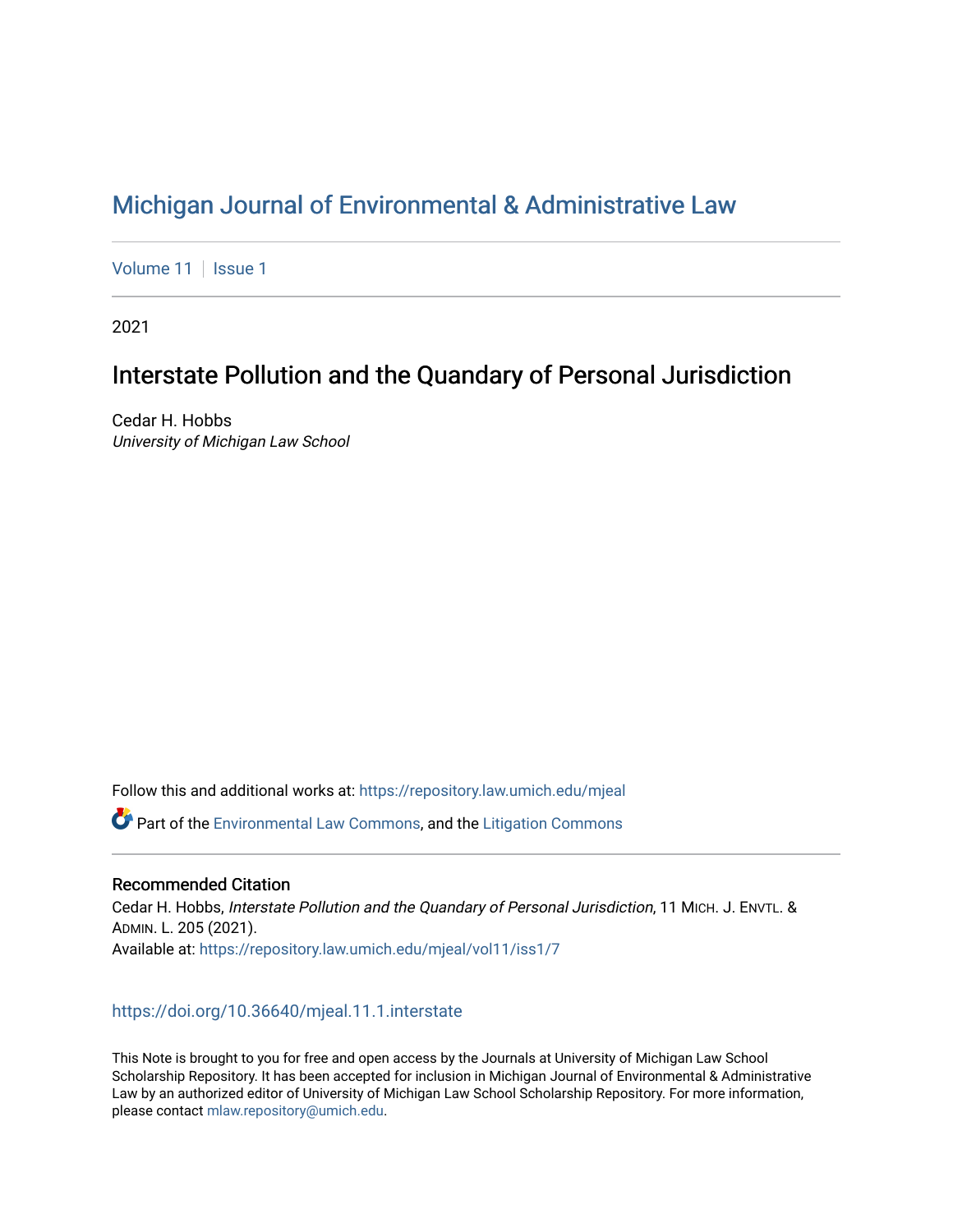## **INTERSTATE POLLUTION AND THE QUANDARY OF PERSONAL JURISDICTION**

#### *Cedar H. Hobbs\**

*Current Supreme Court personal jurisdiction analysis does not clearly support a finding of personal jurisdiction for out of state polluters in an interstate toxic tort. Still, some courts, including the Ninth Circuit, have attempted to find personal jurisdiction in these cases, but in doing so have employed tenuous analysis that can result in inconsistent case law. This Note argues that there is a better analytical framework which reemphasizes the role played by territorial borders in personal jurisdictional analysis. Through employing this framework, courts can find personal jurisdiction in interstate toxic torts while also preserving analytically consistent case law.* 

<sup>\*</sup> J.D. Candidate, May 2022, University of Michigan Law School. Many thanks to Professor Mathias Reimann for your candor, insight, and support. Thank you also to Ruthie Wu, Matt Piggins, and Jonathan McKoy for your thoughtful and comprehensive edits.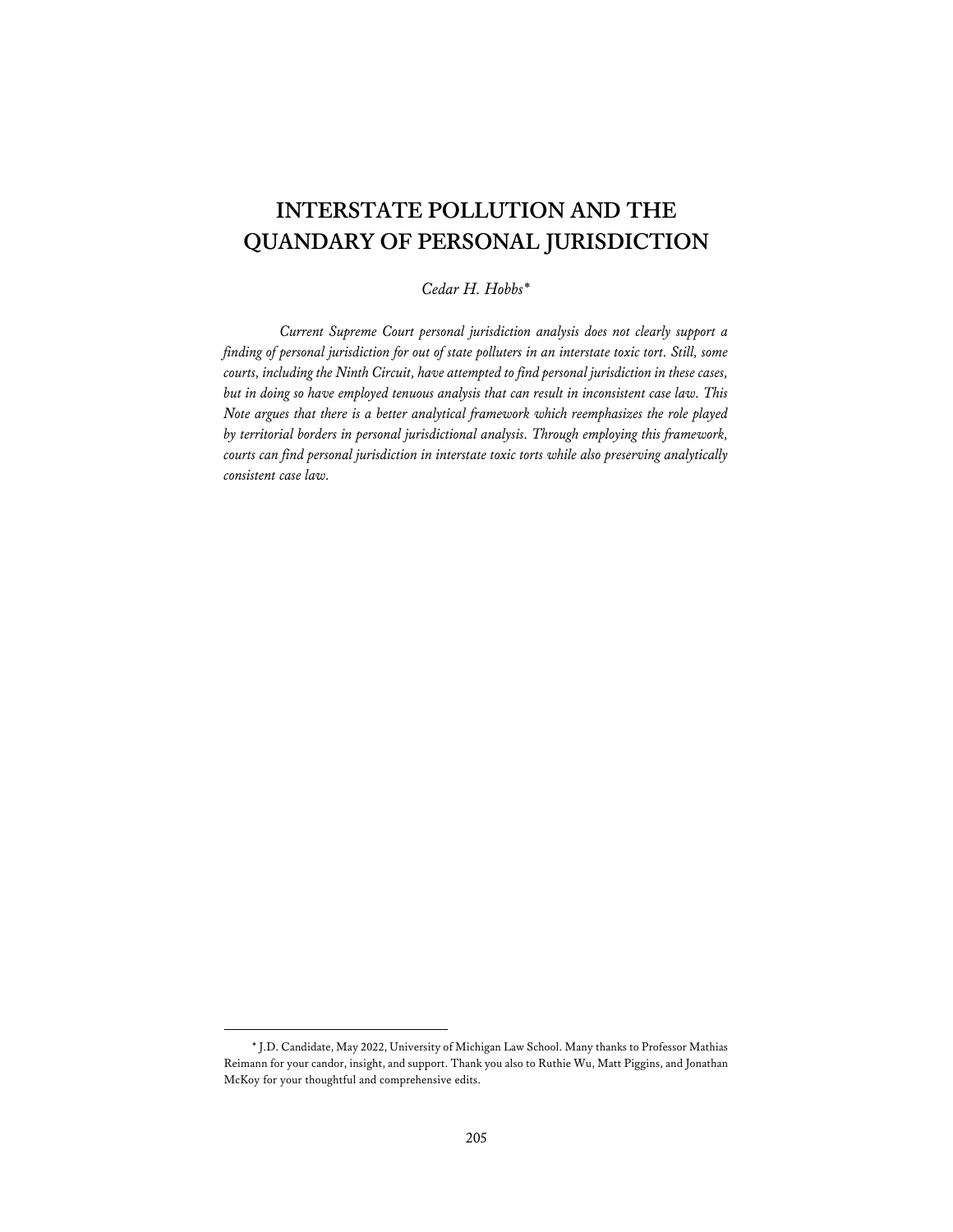## INTRODUCTION ............................................................................................... 207 I. LEGAL BACKGROUND ........................................................................ 208 *A. A Primer on Personal Jurisdiction ....................................................* 208 *B. The Foundation of Personal Jurisdictional Analysis ............................* 208 *C. "Stream of Commerce" Analysis ........................................................* 211 1. *World-Wide Volkswagen Corporation v. Woodson* ....................... 211 2. *Asahi Metal Industry Co. v. Superior Court of California* ............ 212 3. *McIntyre Machinery v. Nicastro* ............................................... 214 *D. The "Intentional Tort" Cases ...........................................................* 215 1. *Keeton v. Hustler Magazine* .................................................... 215 2. *Calder v. Jones* ....................................................................... 216 3. *Walden v. Fiore* ..................................................................... 217 II. INCONSISTENT ANALYSIS ILLUSTRATED ............................................ 219 *A. Cases That Support a Finding of Personal Jurisdiction ........................* 219 1. *Pakootas v. Teck Cominco Metals, Ltd.* ..................................... 219 2. *Triad Hunter, LLC v. Eagle Natrium, LLC* ............................. 221 3. *Ex parte Aladdin Manufacturing Corporation et al.* ................... 222 4. Considering the Cases Together .......................................... 223 *B. A Case that does not Support a Finding of Personal Jurisdiction ..........* 223 1. *TV Azteca v. Ruiz* ................................................................ 223 *C. A Summary: How Toxic Torts Can Create Inconsistent Outcomes ....................................................................................................* 224 III. A BETTER FITTING FRAMEWORK ...................................................... 225 *A. Focusing on the State is a Better Way to Analyze the Minimum Contacts Requirement .....................................................................* 226 *B. Fair Play and Substantial Justice is Easily Satisfied ...........................* 228 *C. Purposeful Availment Is Not Required for a Finding of Personal Jurisdiction if We Have a Territorial Touchstone ..............................* 230 CONCLUSION .................................................................................................. 232

#### TABLE OF CONTENTS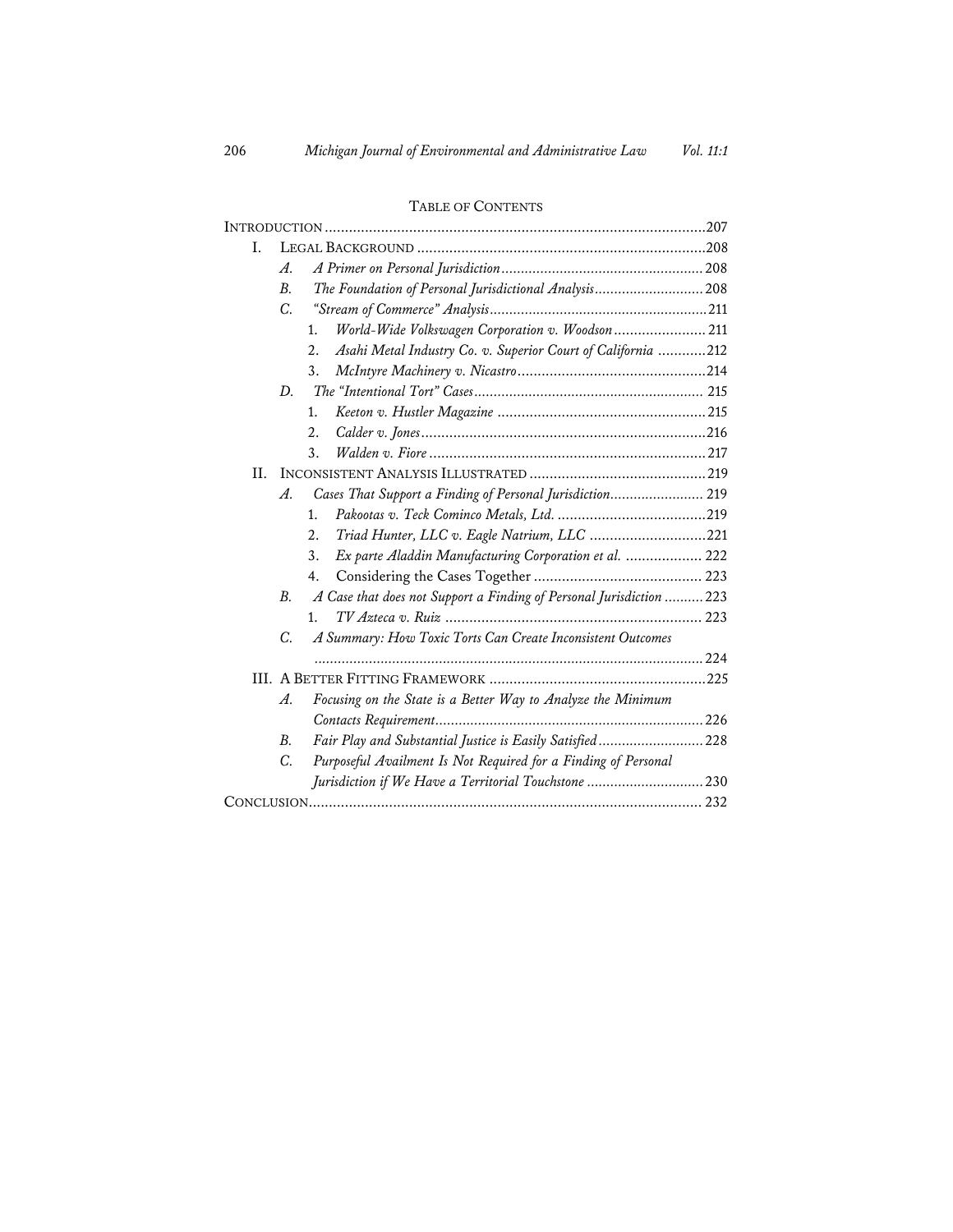#### **INTRODUCTION**

At the outset, it is useful to consider a hypothetical. The Hobbs Industrial Company ("Hobbs") operates a concrete production plant in Michigan. The plant is situated next to a river, which the company uses for a variety of purposes, including waste disposal. In violation of relevant environmental statutes, Hobbs knowingly dispenses of concrete discharge into the river, despite knowing that this discharge could result in downstream water contamination. Hobbs is also aware that the river runs into Ohio and provides water to several municipalities along its banks. Evidently, one of these municipalities, the City of Cedar ("Cedar"), starts to feel the effects of these discharges: the river, once teeming with fish, seems to yield fewer and fewer fish each year; the riverbanks are sullied with municipal signs warning of toxic discharge, and water treatment costs spike and increasingly contaminated drinking water leads to a spur of illness among Cedar's residents. Frustrated by the loss of a once great resource, the City of Cedar decides to sue Hobbs in Ohio state court. Hobbs responds by filing a motion to dismiss for lack of personal jurisdiction.

Currently, Supreme Court jurisprudence does not appear to clearly support a finding of personal jurisdiction in the hypothetical outlined above. Still, some courts, including the Ninth Circuit, have found for personal jurisdiction in interstate toxic torts but have been forced to employ tenuous analysis in reaching that result.1

Personal jurisdiction analysis has immense implications for this type of litigation. Generally speaking, if a defendant were to avoid personal jurisdiction in a state they do not reside in, they would avoid certain costs associated with out of state litigation, or even the litigation wholesale. As a matter of social policy, we generally want jurisdiction in the state where the individual or body (the City of Cedar, for instance) incurred the harm for a variety of reasons, including administrative concerns, efficiency, and fairness.2 But, the law does always map onto these policy goals, as is the current case with personal jurisdiction and interstate toxic torts. This disconnect between social goals and the law is even more pronounced in cases involving interstate water pollution, which has existed since the early days of America and is still prevalent today.3

This Note contends that personal jurisdiction can be found in these types of cases through a framework that reemphasizes the role played by territorial borders in personal jurisdiction analysis. Ultimately, this framework allows for a finding of personal jurisdiction in interstate toxic torts while still producing analytically consistent case law. Section I of this Note provides a limited introduction to personal jurisdiction and outlines the legal context concerning two subsets of personal

<sup>1.</sup> *See generally* Pakootas v. Teck Cominco Metals, Ltd., 905 F.3d 565 (9th Cir. 2018).

<sup>2.</sup> *Cf. Pakootas*, 905 F.3d at 578.

<sup>3.</sup> *See generally* Jouni Paavola, *Interstate Water Pollution Problems and Elusive Federal Water Pollution Policy in the United States, 1900-1948,* 12 ENVIRONMENT AND HISTORY 435, 438 (2006); *Pakootas*, 905 F.3d 565; Triad Hunter, LLC v. Eagle Natrium, LLC, 132 N.E.3d 1272 (Ohio 2019); Ex parte Aladdin Mfg. Corp., 305 So.3d 214 (Ala. 2019).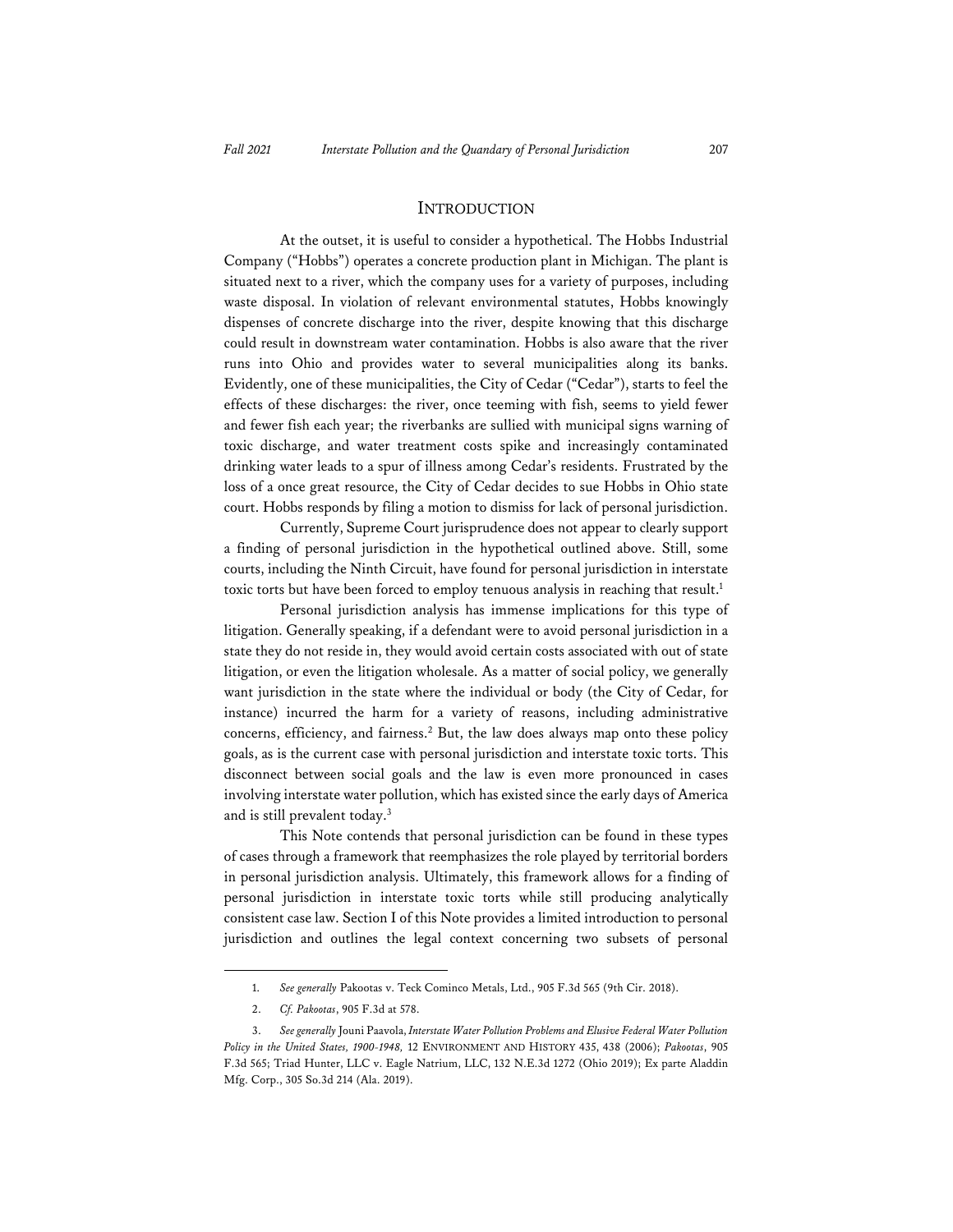jurisdiction in Supreme Court case law—stream of commerce (or products liability) cases and intentional tort cases. Section II then addresses the current split in case law to illustrate inconsistencies in personal jurisdiction analysis. Finally, Section III provides a more effective framework for addressing interstate toxic torts and personal jurisdiction and will discuss what we can learn from this new framework.

#### I. LEGAL BACKGROUND

#### *A. A Primer on Personal Jurisdiction*

Personal jurisdiction is the ability of the state, through its courts, to adjudicate disputes over a particular person or property.4 Without jurisdiction, the presiding court cannot proceed, and if it does, the subsequent judgment will be invalid and thus carry no legal weight.5 The Supreme Court has determined that personal jurisdiction is an inherently constitutional question, in essence, because the Due Process Clause limits states' exercise of jurisdiction.<sup>6</sup> Accordingly, Supreme Court case law is precedential.

#### *B. The Foundation of Personal Jurisdictional Analysis*

Historically, personal jurisdiction has been limited by territorial borders and "due process of law."7 *Pennoyer v. Neff*, the bedrock case for personal jurisdiction, established the theoretical framework for what is now coined the "territorial power theory."8 There, the Supreme Court outlined a foundational framework for personal jurisdiction:

> The several States of the Union are not, it is true, in every respect independent, many of the rights and powers which originally belonged to them being now vested in the government created by the Constitution. But, except as restrained and limited by that instrument, they possess and exercise the authority of independent States, and the principles of public law to which we have referred are applicable to them. One of these principles is, that every State possesses exclusive jurisdiction and sovereignty within its territory. . . . The other principle of public law referred to follows from the one mentioned; that is, that no State can

<sup>4.</sup> WILLIAM M. RICHMAN, WILLIAM L. REYNOLDS, & CHRISTOPHER A. WHYTOCK, UNDERSTANDING CONFLICT OF LAWS 20 (4th ed. 2013) [hereinafter Richman et al.].

<sup>5.</sup> *Id.* at 21.

<sup>6.</sup> *Id.* at 25.

<sup>7.</sup> *See* Pennoyer v. Neff, 95 U.S. 714, 733 (1877).

<sup>8.</sup> Richman et al., *supra* note 5, at 30.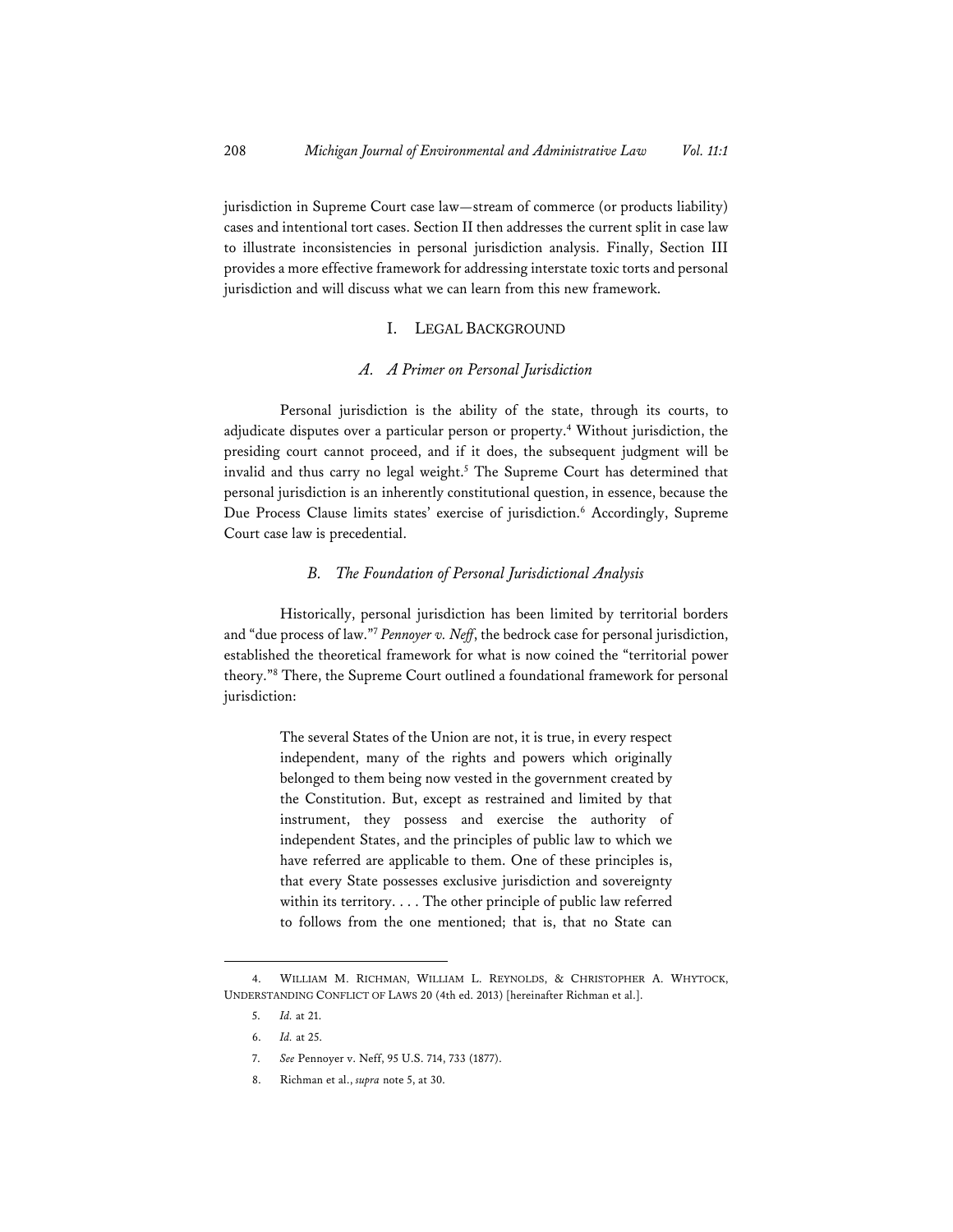exercise direct jurisdiction and authority over persons or property without its territory. . . . And so it is laid down by jurists, as an elementary principle, *that the laws of one State have no operation outside of its territory, except so far as is allowed by comity; and that no tribunal established by it can extend its process beyond that territory so as to subject either persons or property to its decisions.*9

Essential here is the court's determination that a state's jurisdiction over persons (i.e. personal jurisdiction) was limited to physical presence within the state's borders.10 Thus, an Ohio resident who had not set foot in Michigan could not be sued in Michigan. A court could only exercise jurisdiction over the defendant if the defendant resided within the forum state's borders, or if the defendant voluntarily chose to appear in the forum state.11 *Pennoyer* thus stands for the proposition that personal jurisdiction can be exercised for in state defendants, or for the sake of concision, "insiders."12

This emphasis on physical presence within a territory led to a limited approach to jurisdiction, creating a myriad of issues for courts as advancements in modern technology led to more and more interstate litigation.<sup>13</sup> This issue was particularly pronounced for out of state defendants, or "outsiders," forcing the courts to stretch the framework.14

It was against this backdrop that the Supreme Court established a new foundational test for personal jurisdiction in *International Shoe Co. v. Washington*. 15 In this case, the State of Washington had an unemployment compensation scheme largely funded by employer contributions.16 The defendant, a Delaware corporation headquartered in Missouri, specialized in shoe sales.17 The business employed salesmen throughout the U.S., several of whom resided in Washington and solicited business there.<sup>18</sup> Following the defendant's failure to contribute to the fund, the State of Washington sought to

- 15. Int'l Shoe Co. v. Washington, 326 U.S. 310 (1945).
- 16. *Id.* at 311.
- 17. *Id.* at 313.
- 18. *Id.*

<sup>9.</sup> *Pennoyer*, 95 U.S. at 722 (emphasis added).

<sup>10.</sup> Note though that this is fairly simplistic; jurisdiction could have been found had the defendant voluntarily appeared in the forum state's courts. *See id.* at 714, 720.

<sup>11.</sup> Richman et al., *supra* note 5, at 31.

<sup>12.</sup> *See Pennoyer*, 95 U.S. at 720.

<sup>13.</sup> Richman et al., *supra* note 5, at 32.

<sup>14.</sup> Hess v. Pawlowski, 274 U.S. 352, 356-57 (1927) ("[T]he state may declare that the use of the highway by the nonresident is the equivalent of the appointment of the registrar as agent on whom process may be served.").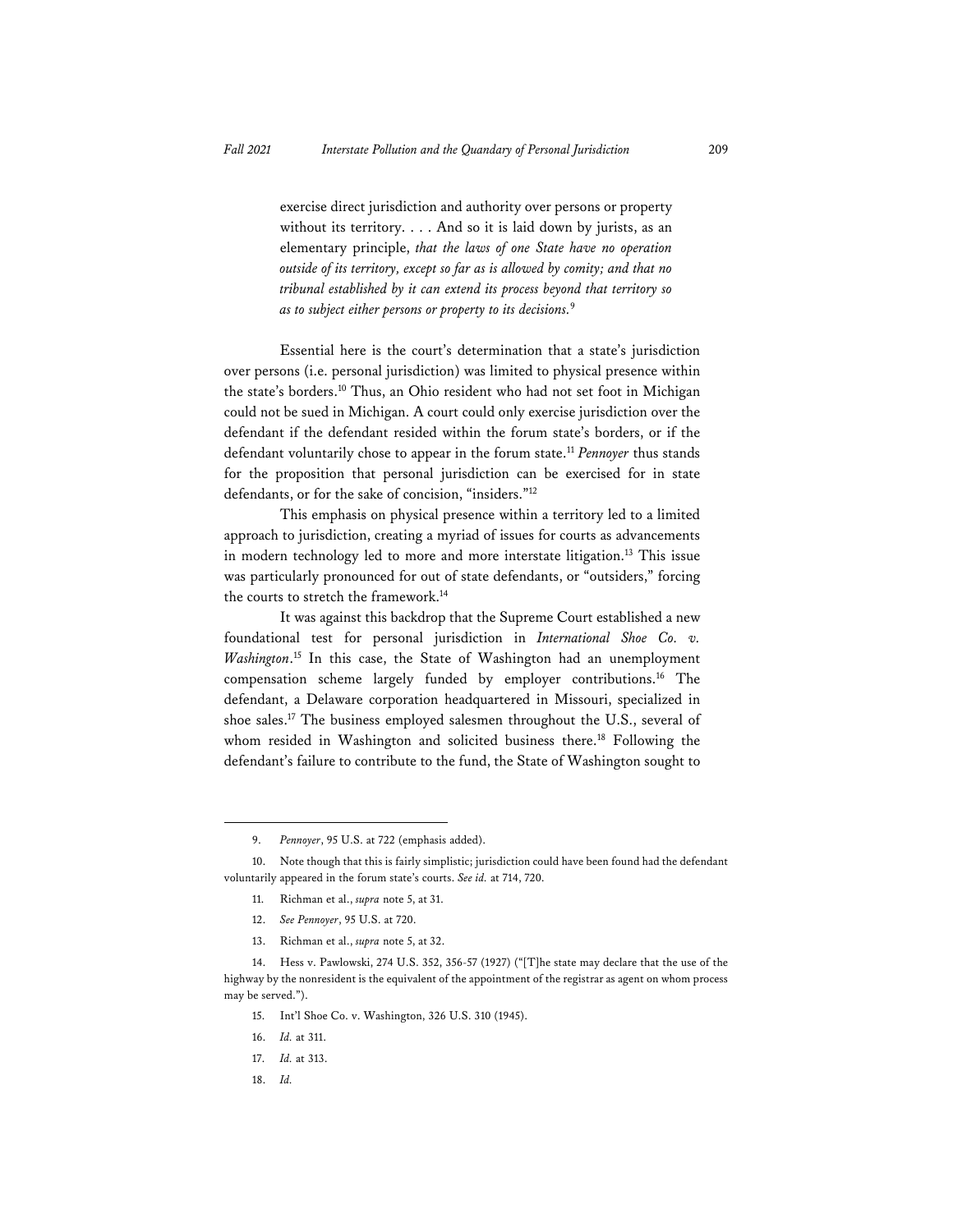compel the defendant to contribute to the fund through suit in Washington.<sup>19</sup> The defendant, in response, argued that it was not amenable to suit in Washington as it was neither a Washington corporation nor did it conduct business with the state.20 Historically, and prior to hearing this case, the Supreme Court had endorsed the fiction that a business was present where they did business.21 Recognizing that it was time to retire this fiction, in *International Shoe*, the Court held that for a non-resident, or outsider, to be subjected to personal jurisdiction, they must have had "certain minimum contacts with [the state] such that the maintenance of the suit does not offend 'traditional notices of fair play and substantial justice."22 This holding became, and continues to be, the hallmark personal jurisdiction test.<sup>23</sup>

The Supreme Court in *International Shoe* then proceeded to outline relevant factors for evaluating the "minimum contacts . . . fair play and substantial justice" test.<sup>24</sup> The Court noted that the test was not mechanical or quantitative; rather, it was important to look to the "quality and nature of the activity in relation to the fair and orderly administration of the laws."25 Accordingly, factors to be considered in the test included the "estimate of the inconveniences" in forcing the defendant to appear in a state other than their own and whether the defendant had exercised "the privilege of conducting activities within a state" such that "[they] enjoy[ed] the benefits and protections of the laws of that state."26

*International Shoe* remains the dominant jurisdictional paradigm and subsequent cases have sought to apply its holding to a variety of different fact patterns.27 It is therefore an important foundation for interstate toxic torts as it deals explicitly with outsiders. Conversely, *Pennoyer v. Neff,* while foundational, does not support a finding of personal jurisdiction for outsiders on its own.

After *International Shoe*, there existed two distinct tests for outsiders and insiders. For outsiders, the *International Shoe* test of minimum contacts

26. *Id.*

<sup>19.</sup> *Id.* at 312.

<sup>20.</sup> *Id.* at 314 (The defendant argued that "mere solicitation of orders for the purchase of goods within a state, to be accepted without the state and filled by shipment of the purchased goods interstate, does not render the corporation seller amenable to suit within the state.").

<sup>21.</sup> *See* Hess v. Pawlowski, 274 U.S. 352, 355-56 (1927).

<sup>22.</sup> *Int'l Shoe Co.*, 326 U.S. at 316.

<sup>23.</sup> *See* Walden v. Fiore, 571 U.S. 277, 283 (2013) ("[T]he nonresident generally must have 'certain minimum contacts . . . such that the maintenance of the suit does not offend 'traditional notions of fair play and substantial justice'" (quoting *Int'l Shoe Co.*, 326 U.S. at 316)).

<sup>24.</sup> *Int'l Shoe Co.*, 326 U.S. at 317.

<sup>25.</sup> *Id.* at 319.

<sup>27.</sup> For example, it has been applied in products liability cases. *See generally* McIntyre Mach. v. Nicastro, 564 U.S. 873 (2011). It has also been applied in intentional torts. *See generally Walden*,, 571 U.S. 277 (2014).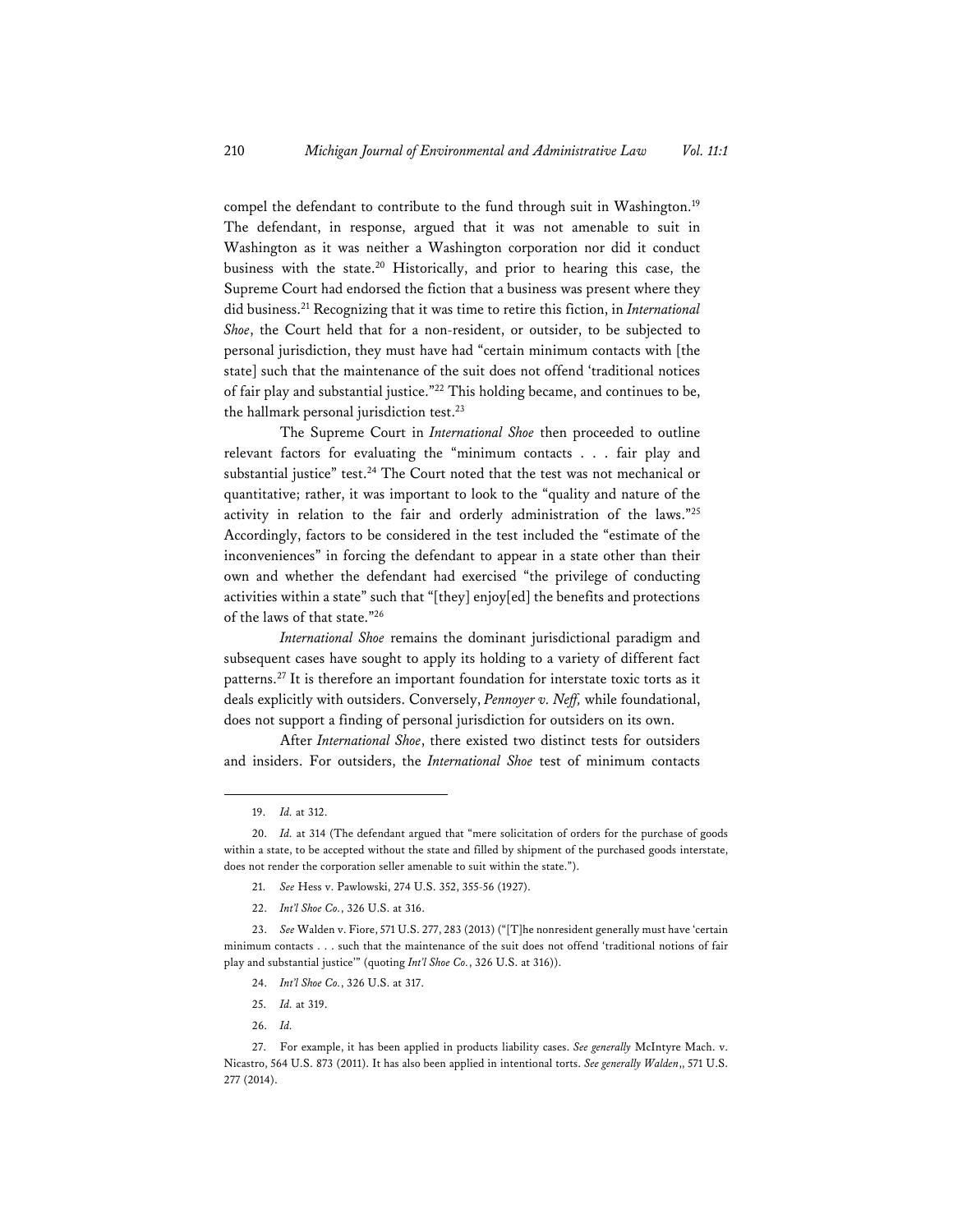applied. For insiders, *Pennoyer* territorialism applied. Although this dual paradigm was not clear for many years, it was later confirmed in *Burnham*. 28 There, Justice Scalia, writing for a plurality, held that physical presence in a state was sufficient for a finding of jurisdiction.<sup>29</sup> The Court characterized physical presence as "the touchstone of jurisdiction" and further stated that "the short of the matter is that jurisdiction based on physical presence alone constitutes due process because it is one of the continuing traditions of our legal system."30 The Court further held that the minimum contacts standard was "developed by *analogy* to 'physical presence."<sup>31</sup>

As our hypothetical concerns out of state defendants (Michigan defendants sued in Ohio for the effects of their actions taken in Michigan), we look to "outsider" case law. There are two general subsets of "outsider" Supreme Court case law that are relevant to interstate toxic tort litigation. The first is the "stream of commerce" cases, where the Court has grappled with products liability across state lines. The second is the "intentional tort" cases, where the Court has addressed intentional torts arising across state lines. The following sections will discuss these subsets in succession.

#### *C. "Stream of Commerce" Analysis*

Stream of commerce cases generally address the interplay between personal jurisdiction and a growing national market. For our purposes, this Note will discuss three relevant cases to illustrate the analysis. As a note, the analysis below will be confined to the "minimum contacts" prong of *International Shoe*, as the fairness prong will be discussed at length in Section IV.

#### 1. *World-Wide Volkswagen Corporation v. Woodson*

In *World-Wide Volkswagen Corporation v. Woodson*, a family residing in New York bought a car from an auto dealer in New York*.* 32 The following year, the family left New York to move to Arizona.<sup>33</sup> While driving to Arizona, they were rear ended by another car in Oklahoma, resulting in a fire that harmed the couple and their children.34 The family subsequently sued a myriad of defendants in the chain of distribution, including the distributor and the retail dealer in Oklahoma state court,

34. *Id.* 

<sup>28.</sup> Burnham v. Super. Ct. of Cal., 495 U.S. 604 (1990).

<sup>29.</sup> *Id.* at 619.

<sup>30.</sup> *Id.* 

<sup>31.</sup> *Id.*

<sup>32.</sup> World-Wide Volkswagen Corp. v. Woodson, 444 U.S. 286, 286 (1980).

<sup>33.</sup> *Id.* at 288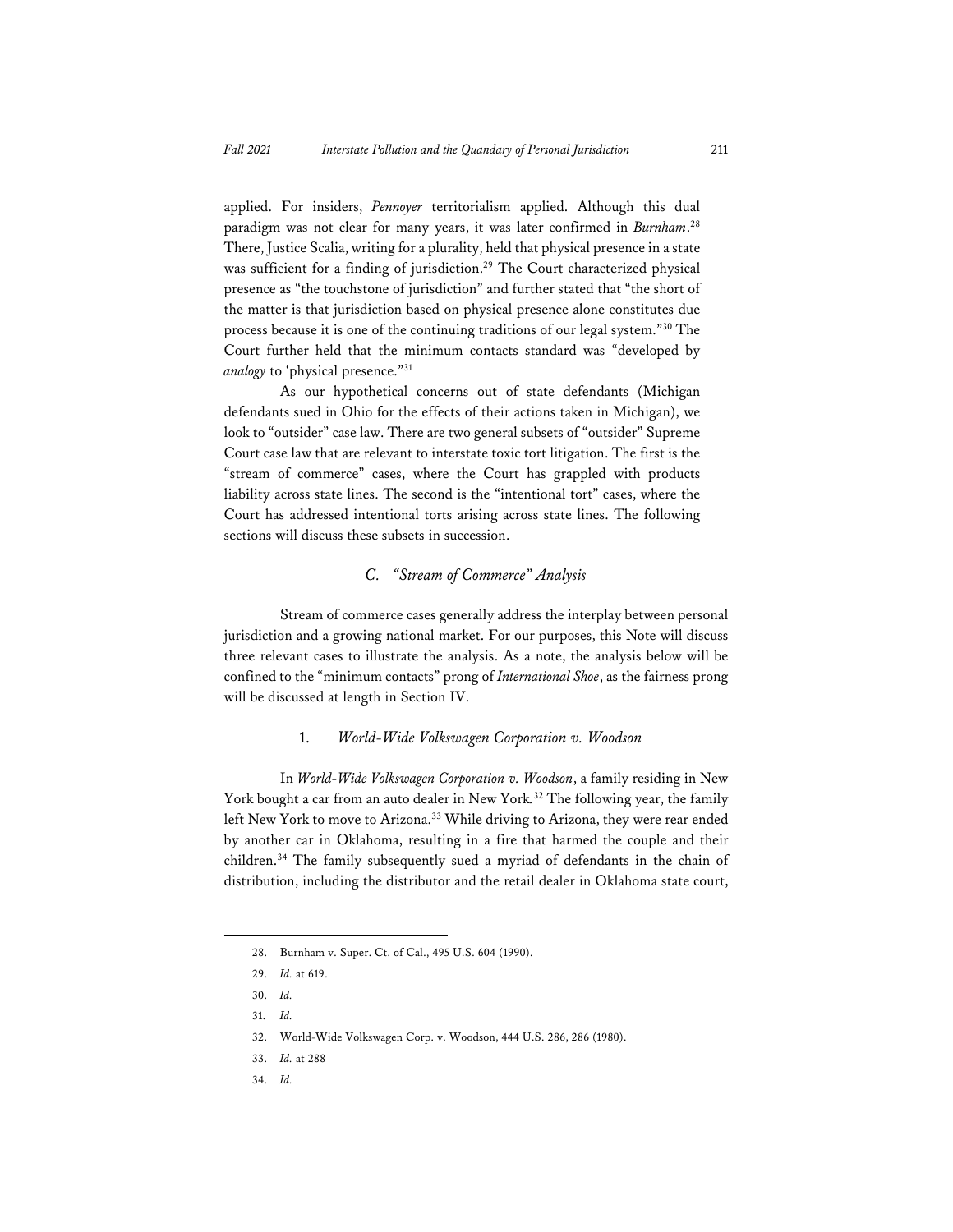alleging defects with the car.35 The relevant issue was whether the Oklahoma state court could exercise personal jurisdiction over the distributor and retailer when their only connection to Oklahoma was the car sold in New York to the plaintiffs.<sup>36</sup> In a 6-3 decision, the Court held that personal jurisdiction was not warranted.<sup>37</sup> Specifically, it concluded that defendants had "no activity whatsoever in Oklahoma" and jurisdiction could not be based "on one, isolated occurrence . . . [where] a single automobile, sold in New York . . ., happened to suffer an accident while passing through Oklahoma."38 *World-Wide Volkswagen* built on the holding in *Hanson v. Denckla*, which held that the exercise of jurisdiction over an out of state defendant required that the defendant "purposefully avail itself of the privilege of conducting activities within the forum State, thus invoking the benefits and protections of its laws."39 Because the New York distributor and retailer in *World-Wide Volkswagen* had not conducted any activities within Oklahoma, personal jurisdiction was lacking there.40 Thus, territorial borders matter for stream of commerce cases. To be forced to appear in another state, it is not enough that a defendant sold a product that foreseeably could end up in a different state, even if that product is inherently mobile.41

Under *World-Wide Volkswagen*'s analysis, the outcome under our hypothetical is unclear. *World-Wide Volkswagen*'s holding applies when a third party moves the object in question, such as a car. In our hypothetical, an actual stream, not a third-party, moves the pollutant. Thus, the holding in *World-Wide Volkswagen* does not easily map onto our hypothetical.

#### 2. *Asahi Metal Industry Co. v. Superior Court of California*

The second of the stream of commerce cases was *Asahi Metal Industry Co. v. Superior Court of California*, which was decided in 1986.42 The plaintiff had a motorcycle accident in California.43 He alleged that the accident was a result of a defect in the motorcycle's tire tube and subsequently sued various defendants in the

- 42. Asahi Metal Indus. Co., Ltd. v. Super. Ct. of Cal., 480 U.S. 102 (1986).
- 43. *Asahi*, 480 U.S. at 102.

<sup>35.</sup> *Id.* 

<sup>36.</sup> *Id.* at 289.

<sup>37.</sup> *Id.* at 295.

<sup>38.</sup> *Id.*

<sup>39.</sup> Hanson v. Denckla, 375 U.S. 235, 253. (1958).

<sup>40.</sup> *World-Wide*, 444 U.S. at 295.

<sup>41.</sup> *Id.* (Foreseeability of a product ending up in a different state "alone has never been a sufficient benchmark for personal jurisdiction," though it could still be a relevant factor in considering personal jurisdiction.).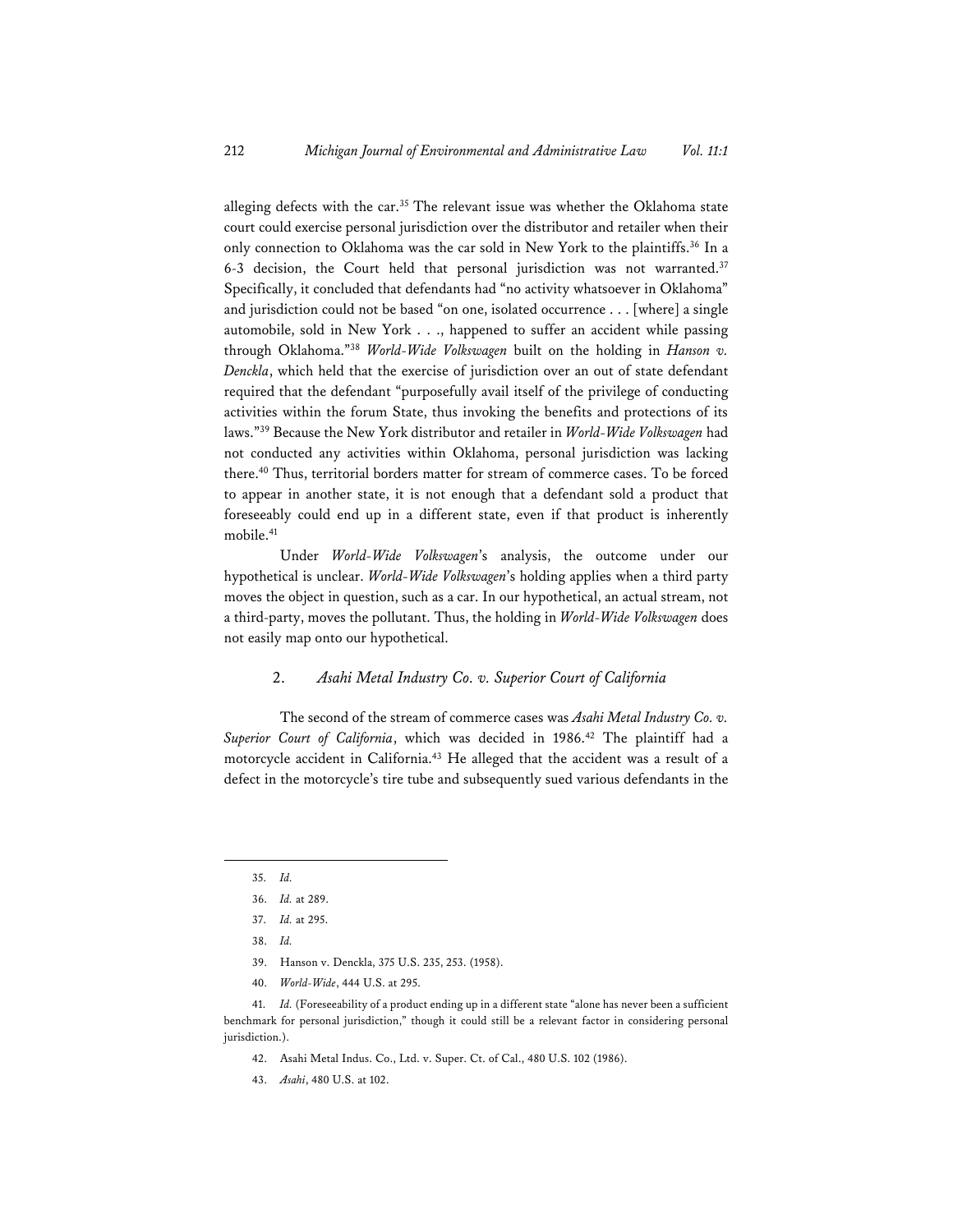tire's chain of distribution.<sup>44</sup> The plaintiff eventually settled with all of them.<sup>45</sup> But, one of the defendants, Cheng Shin, a Taiwanese manufacturer of tire tubes, sued Asahi, a Japanese company that manufactured and sold valve stems to Cheng Shin.46 Cheng Shin sued Asahi in California for indemnification and contribution.<sup>47</sup> The question presented was whether California courts had jurisdiction over Asahi in this secondary action.<sup>48</sup> In a unanimous decision, the Court found that personal jurisdiction was lacking, but split 4:4 with regard to the reasoning.<sup>49</sup> Although the Court unanimously agreed that the valve stem had reached California through the stream of commerce, it was split as to whether the stream of commerce alone was sufficient for a finding of personal jurisdiction.<sup>50</sup> Writing for the Court, Justice O'Connor concluded that the stream of commerce hook was insufficient in and of itself.51 Instead, the defendant had to have purposefully availed itself of California; or simply put, created some additional connection with California (such as advertising, marketing, etc.) to exercise personal jurisdiction.52 This requirement of an additional connection can be colloquially construed as "stream of commerce plus." The Court held that "the placement of a product into the stream of commerce, without more, is not an act of the defendant purposefully directed toward the forum State."53 It further clarified that "awareness that the stream of commerce may or will sweep the product into the forum State does not convert the mere act of placing the product into the stream into an action purposefully directed toward the forum State."54 The Court concluded that personal jurisdiction was wanting, as the defendant did "not do business in California . . . or otherwise solicit business in California" and, because mere awareness is not sufficient for personal jurisdiction, there was no evidence that the defendant had directed any actions towards the State.<sup>55</sup>

Justice O'Connor's stream of commerce plus framework does not provide for personal jurisdiction in interstate toxic torts. While the river (or stream) carried

- 49. *See id.*
- 50. *Id.* at 104.
- 51. *Id.* at 112.

- 53. *Id.*
- 54. *Id.*
- 55. *Id.*

<sup>44.</sup> *Id.* 

<sup>45.</sup> *Id.* at 106.

<sup>46.</sup> *Id.* 

<sup>47.</sup> *Id.* 

<sup>48.</sup> *Id.* at 105.

<sup>52.</sup> *Id* ("The placement of a product into the stream of commerce, without more, is not an act of the defendant purposefully directed toward the forum State. Additional conduct . . . may indicate an intent to purpose to serve the market in the forum State, for example, designing the product for the market in the forum State, advertising in the forum State . . . or marketing the product through a distributor.").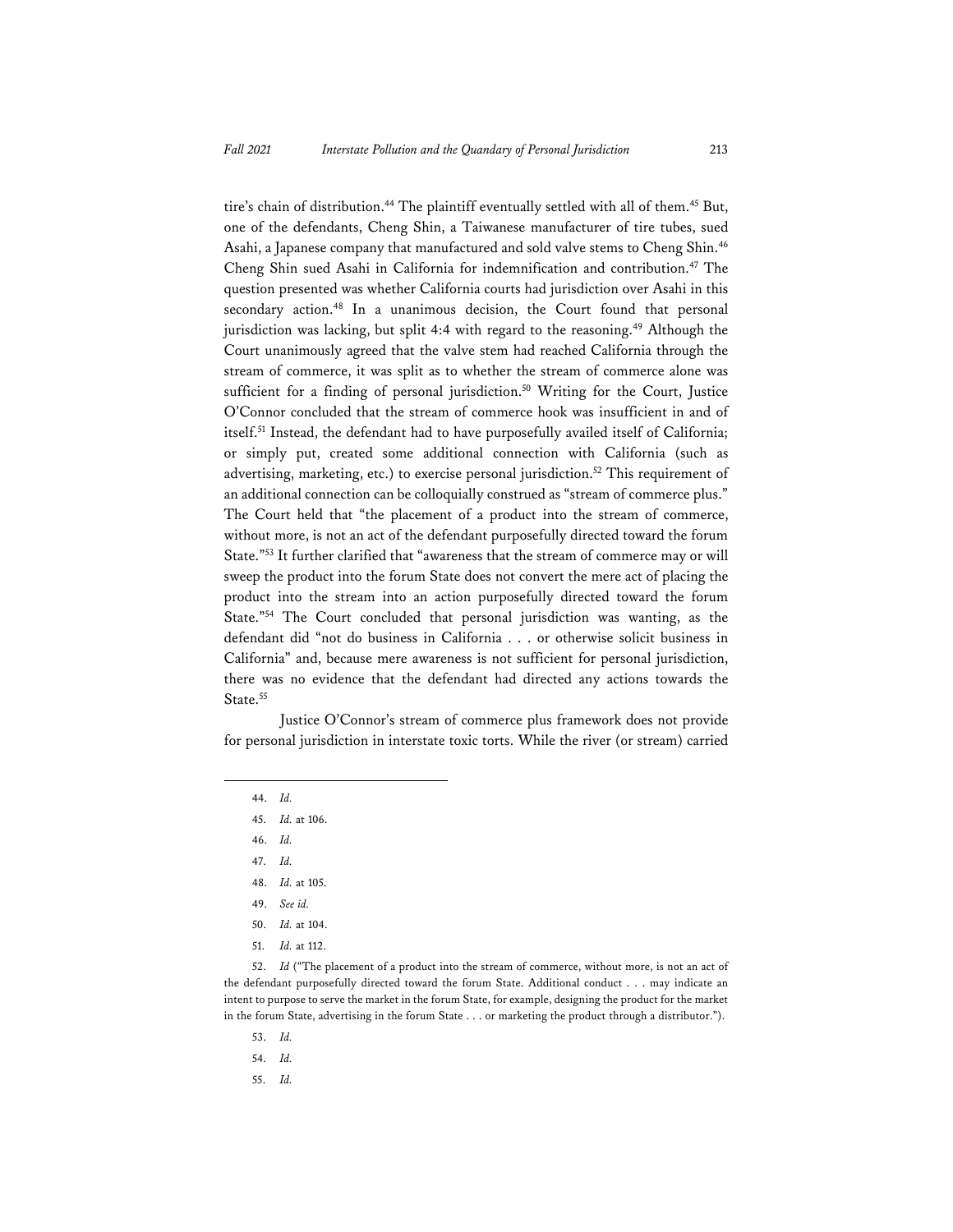the pollutants into the forum state, the defendant did not do anything additional to create a connection with Ohio and thus could not be said to have purposefully availed itself of the privileges of conducting activities in Ohio.

#### 3. *McIntyre Machinery v. Nicastro*

The third and final of the relevant stream of commerce cases was *J. McIntyre Machinery, Ltd. v. Nicastro*, a 2011 case which further clarified the stream of commerce plus test.56 The plaintiff, a man from New Jersey, was injured in New Jersey while using a metal-shearing machine manufactured in England.<sup>57</sup> The plaintiff subsequently sued the English manufacturer of the metal-shearing machine, J. McInytre, in New Jersey state court.58 J. McIntyre had little if any connections to New Jersey.59 It had not marketed goods in New Jersey nor shipped them there; in fact J. McIntyre did not sell any machines to the United States save for sales to one distributor, who had sold one of the machines in New Jersey.<sup>60</sup> The question presented was whether the New Jersey courts had jurisdiction over J. McIntyre.<sup>61</sup>

In a plurality opinion written by Justice Kennedy, the Court found personal jurisdiction was lacking.<sup>62</sup> The defendant had not "engaged in conduct purposefully directed at New Jersey," as the defendant did "not have a single contact with New Jersey short of the machine in question ending up in this state."63 Thus, even though the product had arrived via the stream of commerce, J. McIntyre had not "purposefully availed" itself of New Jersey.<sup>64</sup> In essence, the opinion in *McIntyre v*. *Nicastro* served to confirm the stream of commerce plus analysis proffered by the plurality in *Asahi*. 65

Taking these cases together, the product, or pollutant, cannot be the only tie between the defendant and the forum state for a finding of personal jurisdiction. It is not enough to send a product or pollutant into the stream of commerce; the defendant must purposefully avail itself of the forum state, whether it be through marketing or designing a product specifically for that state. In interstate toxic torts, purposeful availment will generally be lacking and thus stream of commerce analysis will not support a finding of personal jurisdiction.

61. *Id.*

- 63. *Id.* at 886.
- 64. *Id.*
- 65. *Id.* at 886-87.

<sup>56.</sup> McIntyre Mach. Ltd. v. Nicastro, 564 U.S. 873 (2011).

<sup>57.</sup> *Id.* at 894.

<sup>58.</sup> *Id.*

<sup>59.</sup> *Id.* at 895-98.

<sup>60.</sup> *Id.*

<sup>62.</sup> *Id.* at 876-77.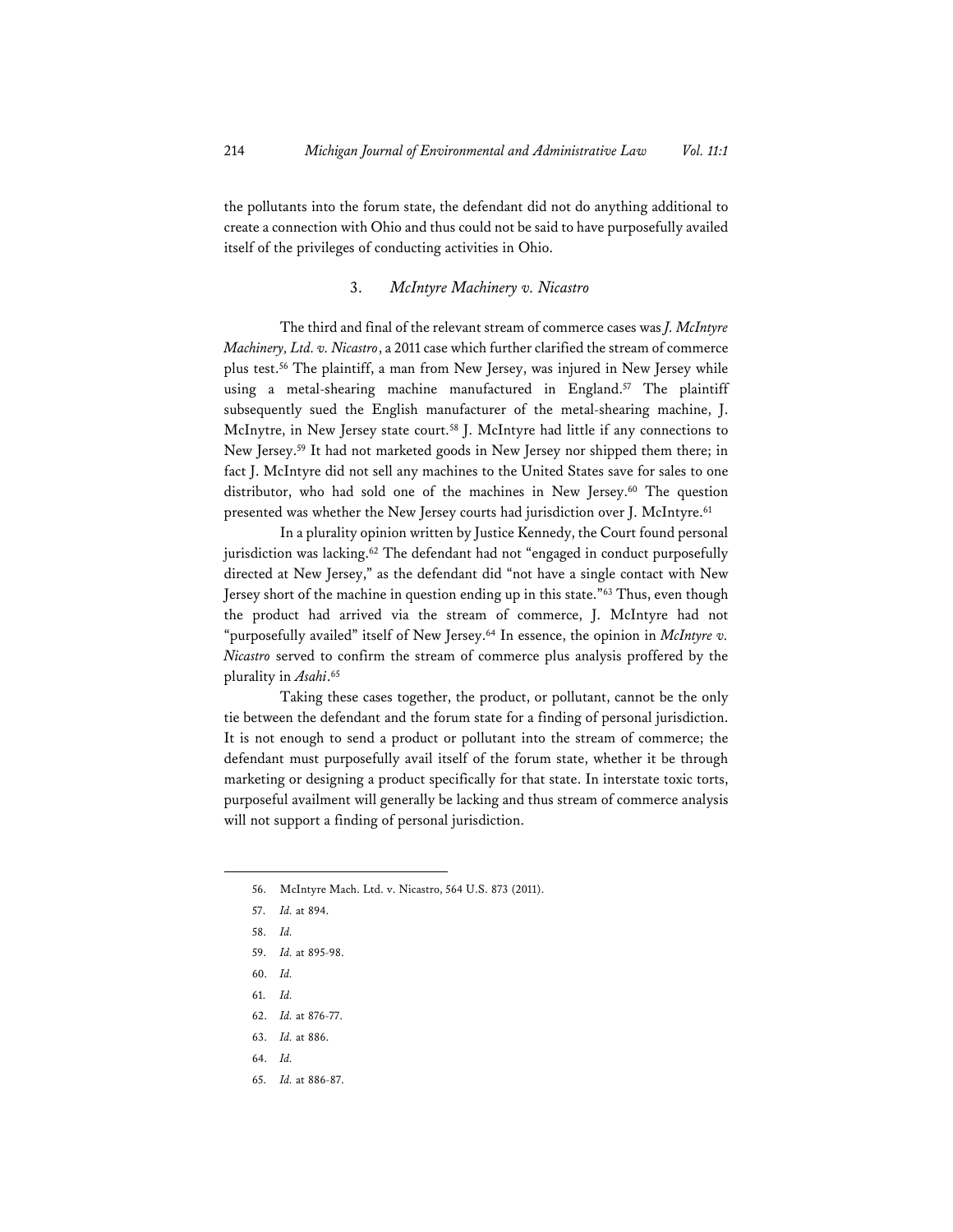#### *D. The "Intentional Tort" Cases*

An additional subset of Supreme Court jurisprudence applicable to interstate toxic torts can generally be deemed the "intentional tort" cases. These cases address interstate intentional torts. They do not rely on stream of commerce connections, but instead apply when the defendant does something to the forum state or someone in the forum state.

#### 1. *Keeton v. Hustler Magazine*

The first of these cases is *Keeton v. Hustler Magazine*. 66 Hustler Magazine, an Ohio corporation headquartered in California, sold its magazines throughout the United States.67 Five issues included allegedly libelous articles about Kathy Keeton, a New York resident.<sup>68</sup> Keeton then sued Hustler Magazine in federal court in New Hampshire for libel.<sup>69</sup> Hustler Magazine's connections with New Hampshire consisted of the monthly sale of "some 10 to 15,000 copies."70 Given these facts, the Court unanimously found for personal jurisdiction, reasoning that "Hustler Magazine [had] continuously and deliberately exploited the New Hampshire market [and thus] must reasonably anticipate being haled into court there in a libel action based on the contents of its magazine."71 Hustler Magazine's "regular monthly sales of thousands of magazines [could not] . . . be characterized as random, isolated, or fortuitous" and thus a finding of minimum contacts was warranted.<sup>72</sup> Implicit in this language was a recognition of the Court's willingness to be less stringent in its personal jurisdiction analysis with intentional torts as compared with negligent actions. For instance, the Court recognized that the bulk of the harm had occurred outside of New Hampshire, "but that [would] be true in almost every libel action."73 *Keeton* thus suggests that if a defendant creates a connection with a forum State and commits an intentional tort within that state, they will likely be subject to personal jurisdiction there.<sup>74</sup>

71. *Id.* at781.

- 73. *Id.* at 780.
- 74. *Id.*

<sup>66.</sup> Keeton v. Hustler Mag., 465 U.S. 770 (1984).

<sup>67.</sup> *Id.* at 772.

<sup>68.</sup> *Id.* 

<sup>69.</sup> *Id.* 

<sup>70.</sup> *Id.* Note that the New Hampshire market only accounted for a small portion of Hustler Magazine's sales. *See id.* at 780 ("It is undoubtedly true that the bulk of the harm done to petitioner occurred outside New Hampshire").

<sup>72.</sup> *Id.* at 774.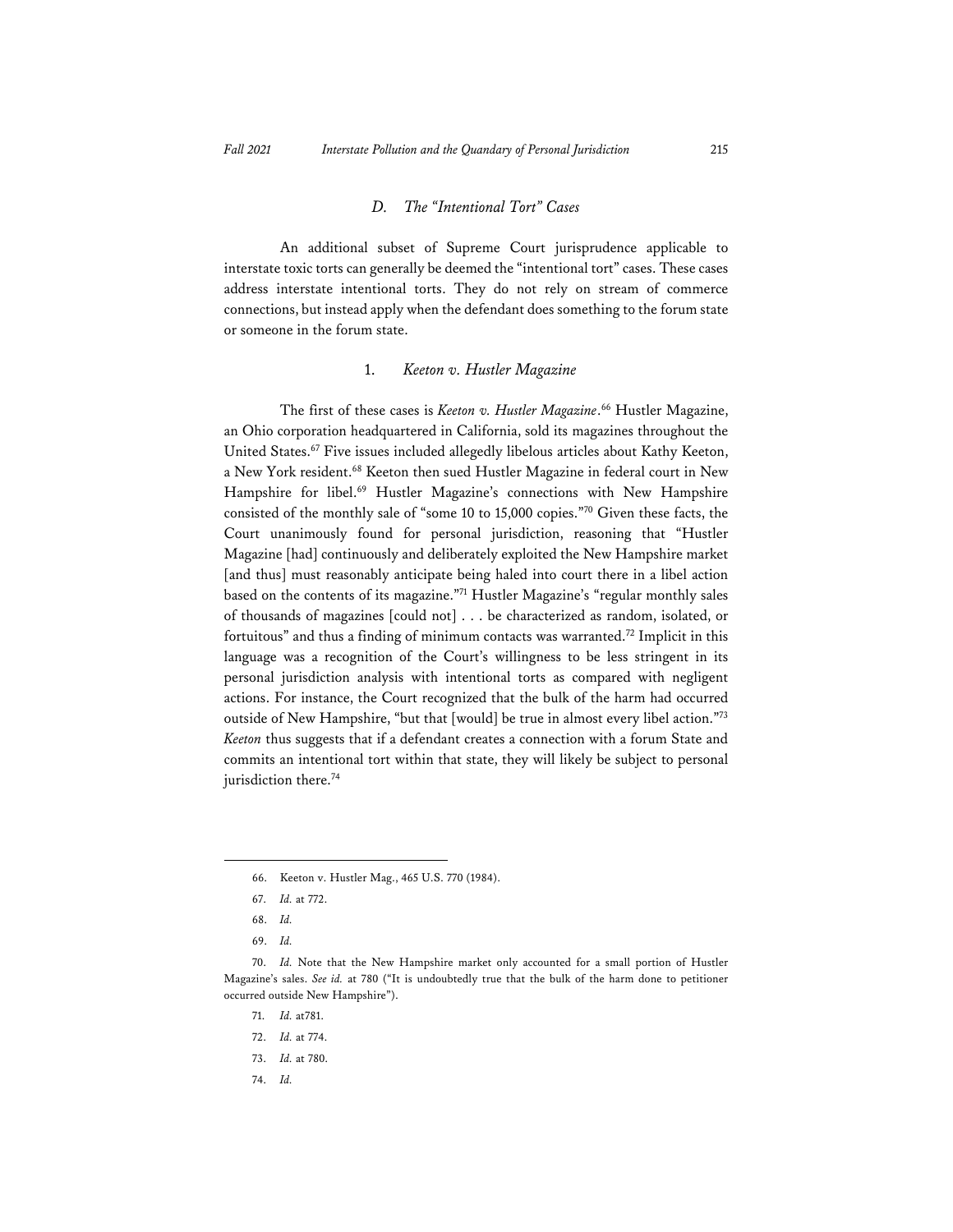*Keeton* also held that the location of the plaintiff was somewhat irrelevant to the personal jurisdiction analysis.<sup>75</sup> The Court determined that personal jurisdiction existed in New Hampshire notwithstanding the fact that Keeton did not reside in New Hampshire.<sup>76</sup> This analysis represents the fact that the Court is generally more concerned with the defendant's connections to the forum state rather than its connections with the plaintiff.<sup>77</sup> For instance, even though the plaintiff did not live in New Hampshire, she still experienced an injury there created by the defendant, as New Hampshire residents read the alleged libel.78 The crux of the analysis is therefore where the effect of the tort was, not the location of the plaintiff.

 The *Keeton* test does not provide a conclusive answer to interstate toxic tort personal jurisdiction. It seems unlikely that the business connection envisioned by *Keeton* could be equated to intentional pollution that happens to pollute an adjacent state and thus personal jurisdiction may be wanting.

#### 2. *Calder v. Jones*

Released alongside *Keeton*, *Calder v. Jones* sought to further clarify intentional tort analysis.79 The plaintiff, Shirley Jones, lived and worked in California.80 The relevant defendants were reporters for the National Enquirer, a Florida corporation headquartered in Florida.81 The National Enquirer published a national weekly newspaper with a circulation of over 5 million issues; 600,000 of those were sold in California.<sup>82</sup> The reporters were Florida residents with minimal contacts to California, though their story relied on sources in California.<sup>83</sup> In a 1979 issue, the National Enquirer allegedly libeled Shirley Jones.<sup>84</sup> She sued, among others, the reporters of the particular article in California state court.<sup>85</sup> The question presented to the Supreme Court was whether the reporters were subject to personal jurisdiction in California for their actions in Florida.<sup>86</sup> In a unanimous decision written by Justice Rehnquist, the Court held that the reporters had sufficient minimum contacts with California so as to give California jurisdiction.<sup>87</sup> Specifically,

- 79. Calder v. Jones, 465 U.S. 783 (1984).
- 80. *Id.* at 785.
- 81. *Id.*
- 82. *Id.*
- 83. *Id.*
- 84. *Id.*
- 85. *Id.*
- 86. *Id.* at 787-88.
- 87. *Id.* at 791.

<sup>75.</sup> *Id.* at 779-80.

<sup>76.</sup> *Id.* at 774-75.

<sup>77.</sup> *See id.* at 775.

<sup>78.</sup> *Id.* at 775-76.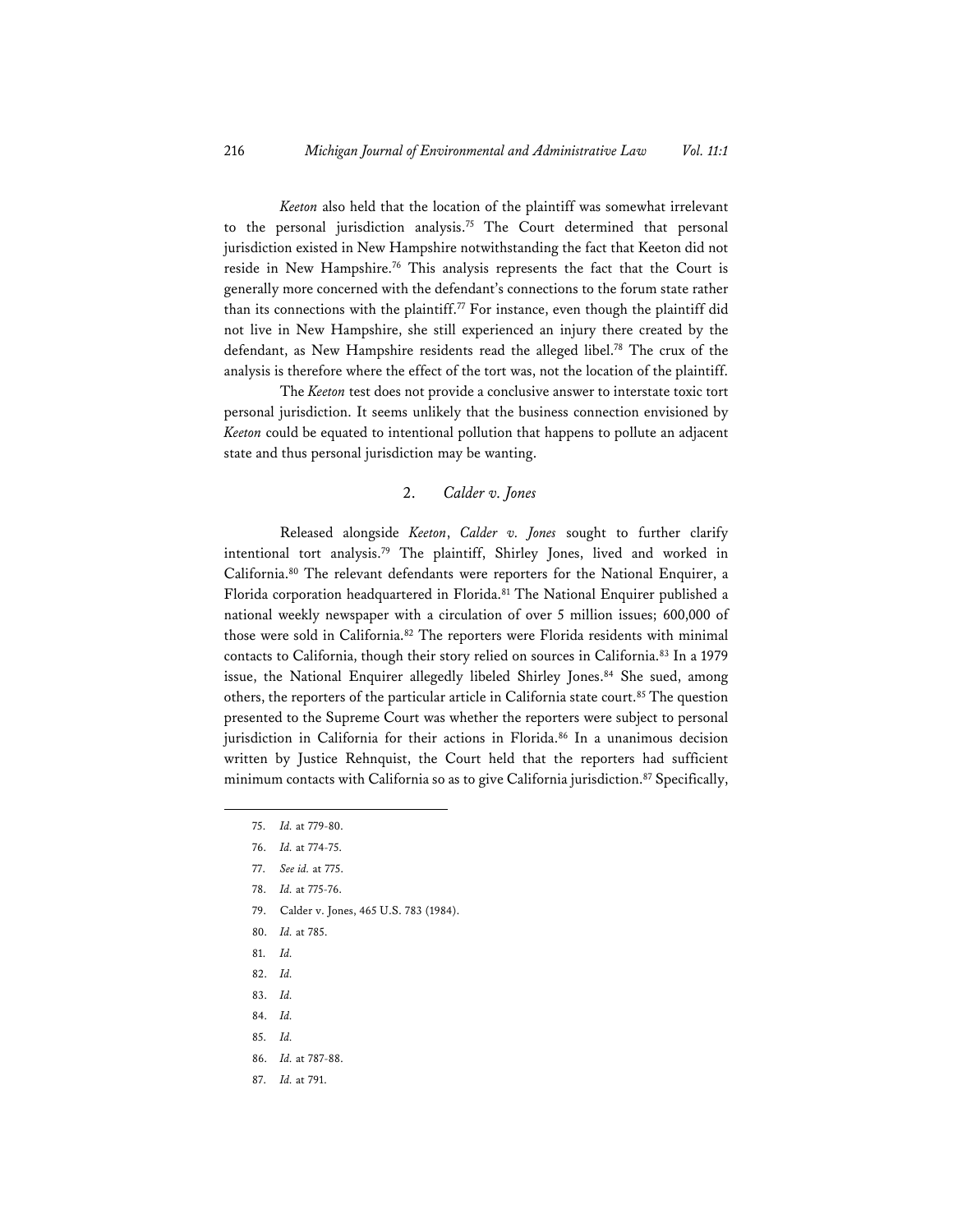jurisdiction was warranted over the reporters "based on the 'effects' of their Florida conduct in California."88 Furthermore, the writers' contacts with California were ample: "the article was drawn from California sources, and the brunt of the harm, in terms both of [plaintiff's] emotional distress and the injury to her professional reputation, was suffered in California."89 Effectively, "California [was] the focal point both of the story and of the harm suffered."90 Critical to this conclusion was the fact that this was not "mere untargeted negligence."91 Instead, the Court noted that the reporters' intentional and tortious actions "were expressly aimed at California" as they both knew that the article "would have a potentially devastating impact" on the plaintiff.<sup>92</sup> Note that the meaning of "intentional" in this context is not necessarily that the defendants intended to injure the plaintiff; instead, "intention" should be interpreted as an intentional action that defendants were aware may lead to certain effects in another state.<sup>93</sup> In short, the *action* must be intentional, not the *outcome*.

*Calder* stands for the proposition that with respect to intentional torts, knowingly causing an injury to a resident in another state may be sufficient for a finding of personal jurisdiction.<sup>94</sup> Even if a defendant never sets foot in, say, California, they may nevertheless be subject to suit in California solely based on the effects of their actions in another state. *Calder* therefore appears to support a finding of personal jurisdiction in an interstate toxic tort. Applied to our hypothetical, if Hobbs intentionally discharges pollutants into a river in Michigan and is aware of the potential for adverse effects in the City of Cedar, Hobbs will likely be subject to suit in Ohio based on *Calder's* framework.

#### 3. *Walden v. Fiore*

The third relevant intentional tort case is *Walden v. Fiore*. Released in 2014, *Walden* significantly limited the *Calder* framework.<sup>95</sup> The defendant, a police officer and deputized agent of the DEA, was working at the Atlanta Hartsfield-Jackson Airport.96 His work consisted of routine stops and other functions to support the

94. *Id.* at 790 ("An individual injured in California need not go to Florida to seek redress from persons who, though remaining in Florida, knowingly cause the injury in California.").

95. Walden v. Fiore, 571 U.S. 277 (2014).

96 *Id.* at 279.

<sup>88.</sup> *Id.* at 783.

<sup>89.</sup> *Id.* at 788-89.

<sup>90.</sup> *Id.* at 789.

<sup>91.</sup> *Id.* 

<sup>92.</sup> *Id.* 

<sup>93.</sup> Id. ("[T]heir intentional, and allegedly tortious, actions were expressly aimed at California. [They] wrote and . . . edited an article that they knew would have a potentially devastating impact upon respondent.").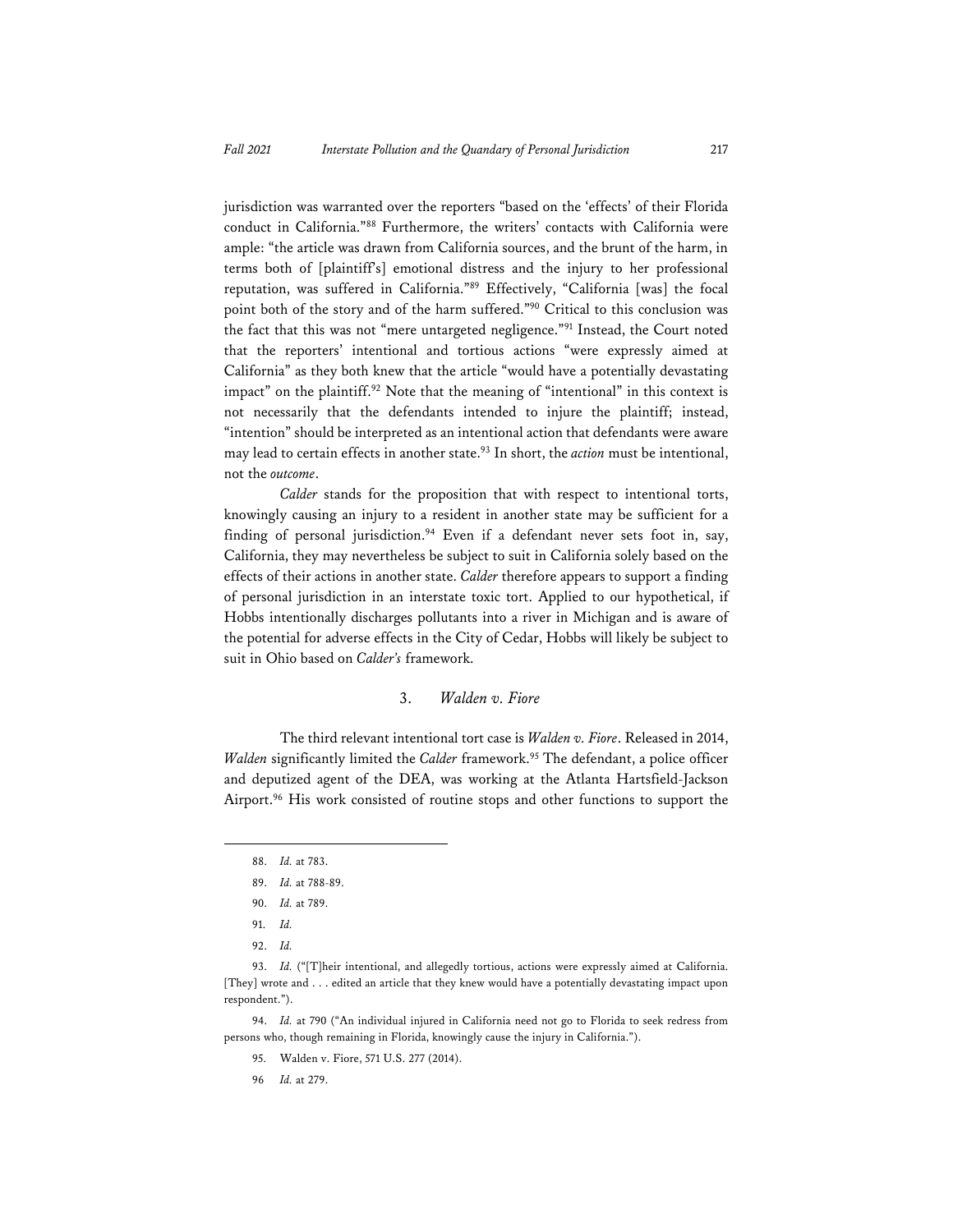DEA's "airport drug interdiction program."97 Plaintiffs, residents of both California and Nevada, were a couple flying to Nevada from Puerto Rico with a layover in Atlanta.98 Upon arriving at the airport in Puerto Rico, they were stopped by DEA agents.<sup>99</sup> During the stop, agents discovered nearly \$100,000 in cash in their luggage.100 Plaintiffs then boarded their plane to Atlanta while DEA agents notified personnel in Atlanta about the cash.<sup>101</sup> Upon arriving at the Atlanta airport, plaintiffs were again stopped and their cash was seized by the defendant.<sup>102</sup> Although the funds were eventually returned, the defendant had falsified reports to justify the seizure of funds.<sup>103</sup> The plaintiffs subsequently sued the defendant in Nevada court seeking monetary damages for the alleged unlawful seizure.104

In a unanimous decision, the Court held that Nevada did not have personal jurisdiction over the defendant.<sup>105</sup> Writing for the Court, Justice Thomas opened with two broad maxims. First, the analysis must look to the "relationship among the defendant, the forum, and the litigation."106 Second, the defendant's conduct "must create a substantial connection with the forum State."107 In light of these maxims, the Court concluded that the defendant did not have the necessary relationship with Nevada for an exercise of personal jurisdiction.108 His only relevant contact with Nevada was his interaction with the plaintiffs, who happened to be from Nevada.109 But, minimum contacts analysis "looks to the defendant's contacts with the forum State itself, not the defendant's contacts with persons who reside there."110 "The plaintiff cannot be the only link between the defendant and the forum;" therefore the officer lacked the necessary links with Nevada.<sup>111</sup>

In essence, *Walden* served to clarify the intentional tort framework. Prior to *Walden*, a court could exercise jurisdiction over a defendant who had intentional and tortious actions if it was foreseeable that those actions would cause a particular effect in another state.112 After *Walden*, the effects caused by an intentional action

- 97. *Id.*
- 98. *Id.* at 280.
- 99. *Id.*
- 100. *Id.*
- 101. *Id.*
- 102. *Id.*
- 103. *Id.* at 281.
- 104. *Id.*
- 105. *Id.* at 282.
- 106. *Id.* at 284
- 107. *Id.*
- 108. *Id.* at 288.
- 109. *Id.*
- 110. *Id.* at 285.
- 111. *Id.*
- 112. *See generall*y *Calder*, 465 U.S. 783.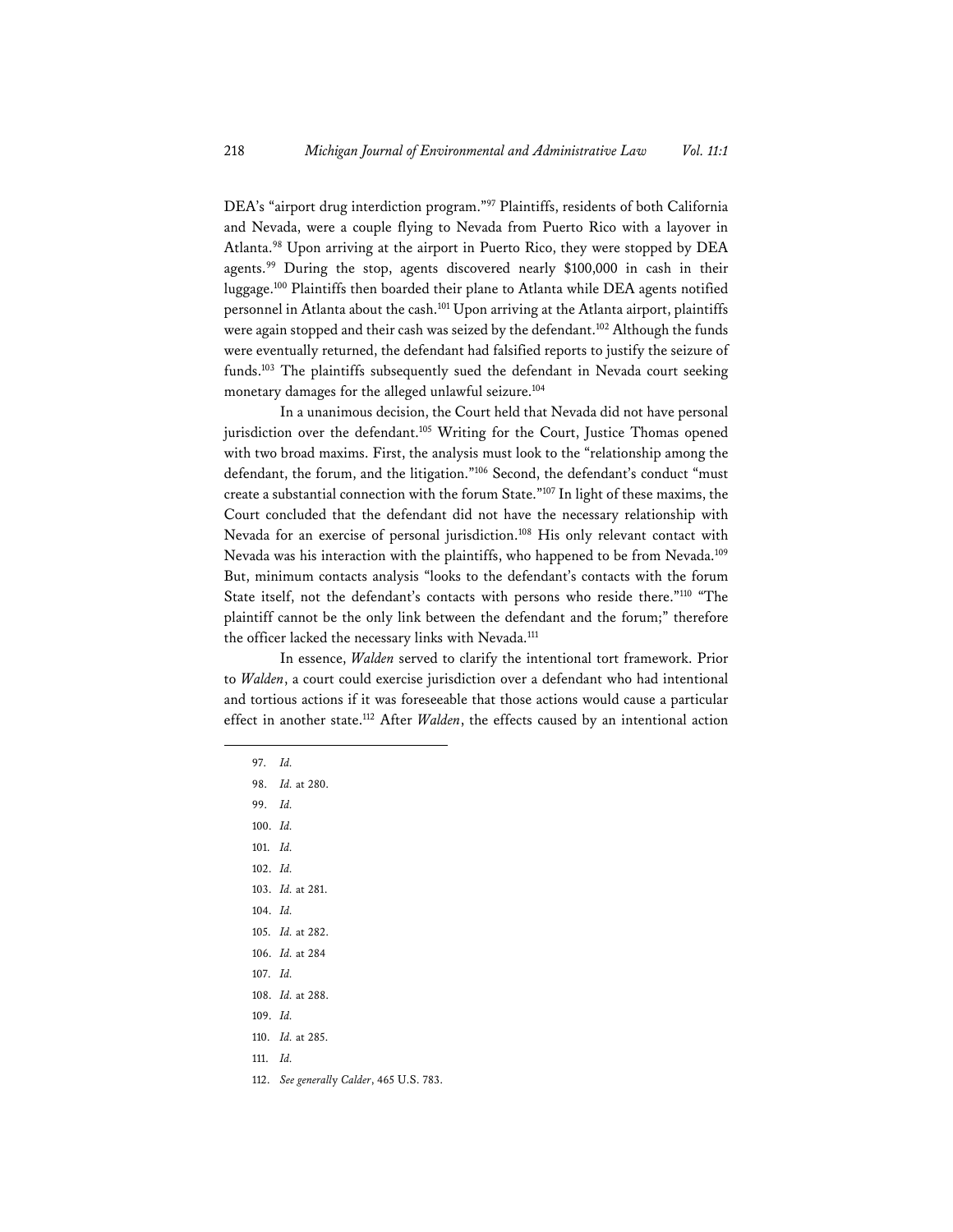had to connect "the defendant's conduct to [a particular State], not just to a plaintiff who lived there" for a finding of personal jurisdiction.113 Thus, *Walden* distinguished *Calder* by clarifying that a connection to the plaintiff alone was not a sufficient basis to exercise personal jurisdiction. In *Calder*, the defendant created the necessary contacts with California because the intentional tort occurred in California, as "publication to third persons is a necessary element of libel."114 The effect of the tort connected the defendants in *Calder* to California, not the fact that the plaintiff resided there. In contrast, in *Walden*, the defendant's only connection with Nevada was the fact that he had harmed persons who happened to be from Nevada, but a connection stemming from the defendant's relationship with the plaintiff was not sufficient for a finding of personal jurisdiction.<sup>115</sup>

*Walden* narrowed intentional tort personal jurisdiction, thus making it more difficult to justify a finding of personal jurisdiction in our interstate toxic tort problem. The courts have struggled with the analysis as applied to interstate toxic torts, resulting in opinions employing differing types of analysis.116

#### II. INCONSISTENT ANALYSIS ILLUSTRATED

Lower courts have struggled to apply the above framework to contemporary toxic tort cases. The following cases illustrate why the current personal jurisdiction analysis can lead to inconsistent results, particularly in the context of toxic torts. First, this section will outline relevant cases that have found for personal jurisdiction in interstate toxic torts post *Walden*. Second, this section will outline relevant cases that have used similar analysis in factually analogous cases to find a lack of personal jurisdiction. Third, this section will compare the analysis as applied to our running hypothetical.

#### *A. Cases That Support a Finding of Personal Jurisdiction*

#### 1. *Pakootas v. Teck Cominco Metals, Ltd.*

In *Pakootas v. Teck Cominco Metals, Ltd.*, the Ninth Circuit addressed interstate toxic torts and personal jurisdiction post *Walden*. 117 Teck Cominco Metals, Ltd. ("Teck"), a Canadian corporation, operated a lead-zinc smelter in British Columbia.118 The smelter generated hazardous materials, which Teck disposed of into

<sup>113.</sup> *Walden*, 571 U.S. at 289.

<sup>114.</sup> *Id.* ("Indeed, because publication to third persons is a necessary element of libel. . . ." (citing RESTATEMENT (SECOND) OF TORTS § 558 (1976))).

<sup>115.</sup> *Id.* at 288-89.

<sup>116.</sup> *See, e.g.*, Pakootas v. Teck Cominco Metals, Ltd., 905 F.3d 565 (9th Cir. 2018); TV Azteca v. Ruiz, 490 S.W.3d 29 (Tex. 2016).

<sup>117.</sup> *Pakootas*, 905 F.3d 565.

<sup>118.</sup> *Id.* at 572.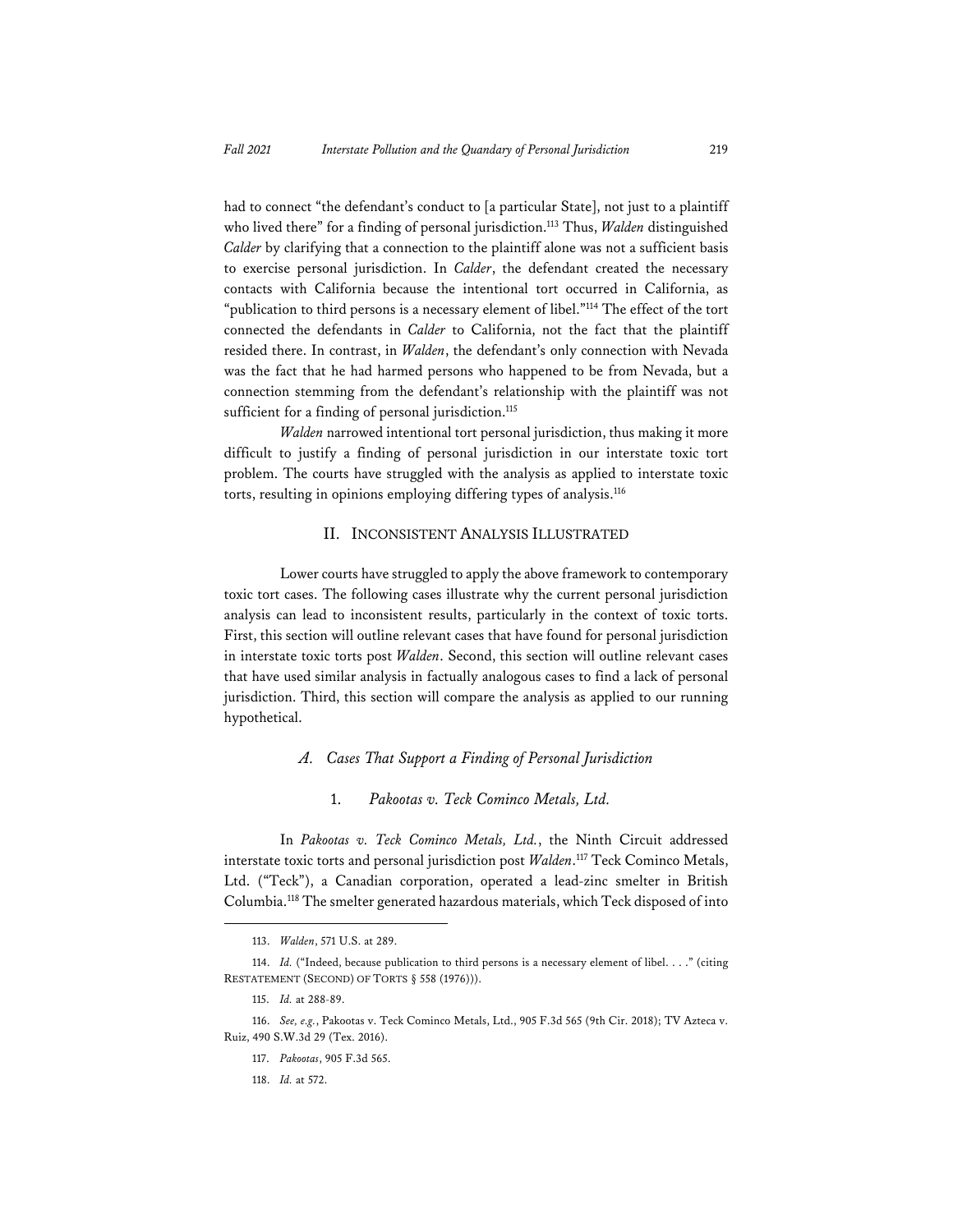the Columbia River.119 The discharge was carried downstream into the United States, leading to significant pollution in the Upper Columbia River.120 After some years, the EPA initiated discussions with Teck and subsequently issued an order directing Teck to start surveying the Upper Columbia River for cleanup projects.121 Teck failed to comply, prompting Joseph Pakootas to file a citizen suit in Washington federal court seeking to compel Teck's compliance with the EPA Order.<sup>122</sup> Notwithstanding the litigation's procedural complexity, a key issue throughout the litigation was the basis for personal jurisdiction over Teck, given its status as a Canadian corporation with no presence in the U.S.<sup>123</sup> The district court determined that personal jurisdiction was warranted, which Teck ultimately appealed to the Ninth Circuit.<sup>124</sup>

The Ninth Circuit affirmed the finding of personal jurisdiction.<sup>125</sup> In its decision, the court employed a *Calder* type analysis, stating that with respect to intentional torts, there were three requirements for personal jurisdiction: (1) "an intentional act, (2) expressly aimed at the forum state, (3) causing harm that the defendant knows is likely to be suffered in the forum state."126 The court concluded that Teck had committed an intentional act as it had "expressly aimed its waste at the State of Washington."127 The court reasoned that Teck had "expressly aimed its waste" because Teck knew that the Columbia River carried the waste into Washington but still continued to discharge its waste into the river.<sup>128</sup> Thus, Teck must have known "that its waste was aimed at the State of Washington."129 Teck argued that it had aimed its waste only at the Columbia River, but the court dismissed this line of reasoning because the Columbia was aimed at Washington and "rivers are nature's conveyor belts."130 Thus, even though Teck had not targeted Washington in the traditional sense, through its continued targeting of the Columbia and its knowledge that the Columbia was "aimed" at Washington, the court considered those actions to be "expressly aimed at the forum State." 131

122. *Id.*

- 127. *Id.* at 577-578.
- 128. *Id.*

- 130. *Id.*
- 131. *Id.*

<sup>119.</sup> *Id.* 

<sup>120.</sup> *Id.* 

<sup>121.</sup> *Id.* at 573.

<sup>123.</sup> *Id.* (Teck argued that personal jurisdiction was not warranted because its "smelter's discharges into the Columbia River were not expressly aimed at Washington.").

<sup>124.</sup> *Id.* at 574.

<sup>125.</sup> *Id.* at 578.

<sup>126.</sup> *Id.* at 577.

<sup>129.</sup> *Id.* at 578.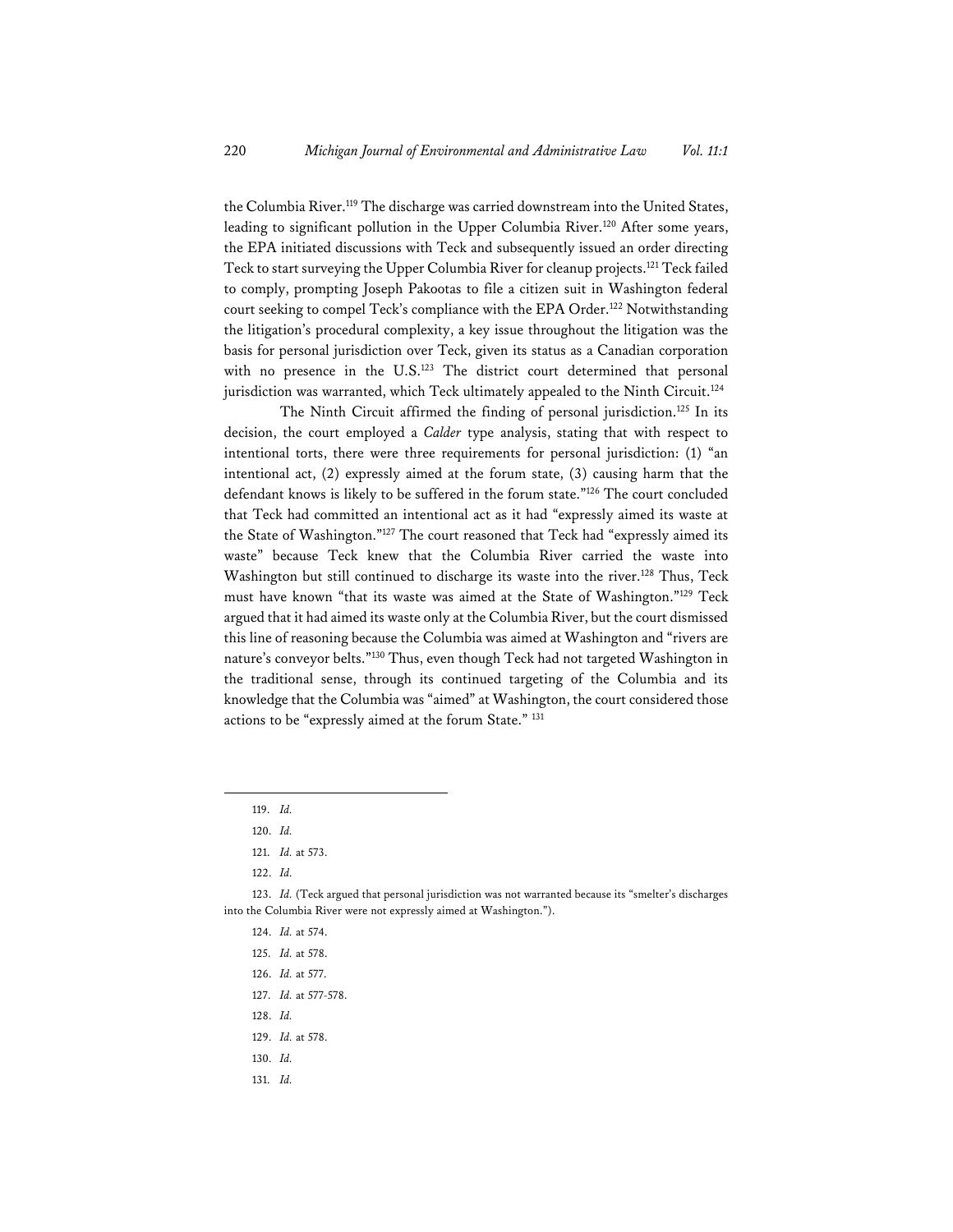#### 2. *Triad Hunter, LLC v. Eagle Natrium, LLC*

In a different case, the Seventh District Court of Appeals of Ohio ruled on interstate toxic torts and personal jurisdiction in *Triad Hunter v. Eagle Natrium*. 132 Triad Hunter ("Triad"), a Delaware corporation with an office in Ohio, was engaged in the exploration of oil and gas in Ohio.<sup>133</sup> In 2014, Triad Hunter purchased mineral rights along a certain portion of the Ohio River.<sup>134</sup> At this time, Triad had drilled three wells but did not discover damage in one of them until years later.<sup>135</sup> Upon this discovery, Triad subsequently drilled a new well but discovered salt water, toxic gas, and pressure in the underground formation.136 These abnormalities were allegedly a result of mining activities on the other side of the river (in West Virginia) by a manufacturing plant owned by Eagle Natrium ("Eagle"), a Delaware company headquartered in Texas.<sup>137</sup> Triad sued Eagle in Ohio state court, alleging that Eagle had improperly mined under their site.<sup>138</sup> Eagle responded by challenging Ohio's jurisdiction.<sup>139</sup> The Ohio trial court found a lack of personal jurisdiction, concluding that Eagle, the defendant, did not have "purposeful minimum contacts within the State of Ohio."<sup>140</sup> Triad then appealed the decision to the Ohio Court of Appeals.<sup>141</sup>

Upon appeal, the question presented was whether the defendant's "subsurface injection of fluids originating in West Virginia that trespass[ed] upon and cause[d] injury to property Ohio" subjected them to personal jurisdiction in Ohio.142 Under Ohio law, an exercise of personal jurisdiction is warranted if: "(1) the defendant purposefully availed [themselves] of the privilege of acting in the forum state or causing a consequence in the forum state; (2) the cause of action arose from the defendant's activities in the forum state; and (3) the acts of the defendant or consequences caused by the defendant have a substantial enough connection with the forum state to make the exercise of jurisdiction . . . reasonable."143 The court concluded that these elements were met and thus a finding of personal jurisdiction was sufficient.144 First, citing *Pakootas*, the court concluded that the purposeful availment prong was satisfied as "continuing to release a substance while knowing it

- 135. *Id.*
- 136. *Id.* at 1277.
- 137. *Id.*
- 138. *Id.*
- 139. *Id.* at 1278.
- 140. *Id.* at 1280.
- 141. *Id.*
- 142. *Id.*
- 143. *Id.* at 1282.
- 144. *Id.* at 1285.

<sup>132.</sup> Triad Hunter v. Eagle Natrium, 132 N.E.3d 1272 (Ohio Ct. App., 2019).

<sup>133.</sup> *Id.* at 1276.

<sup>134.</sup> *Id.*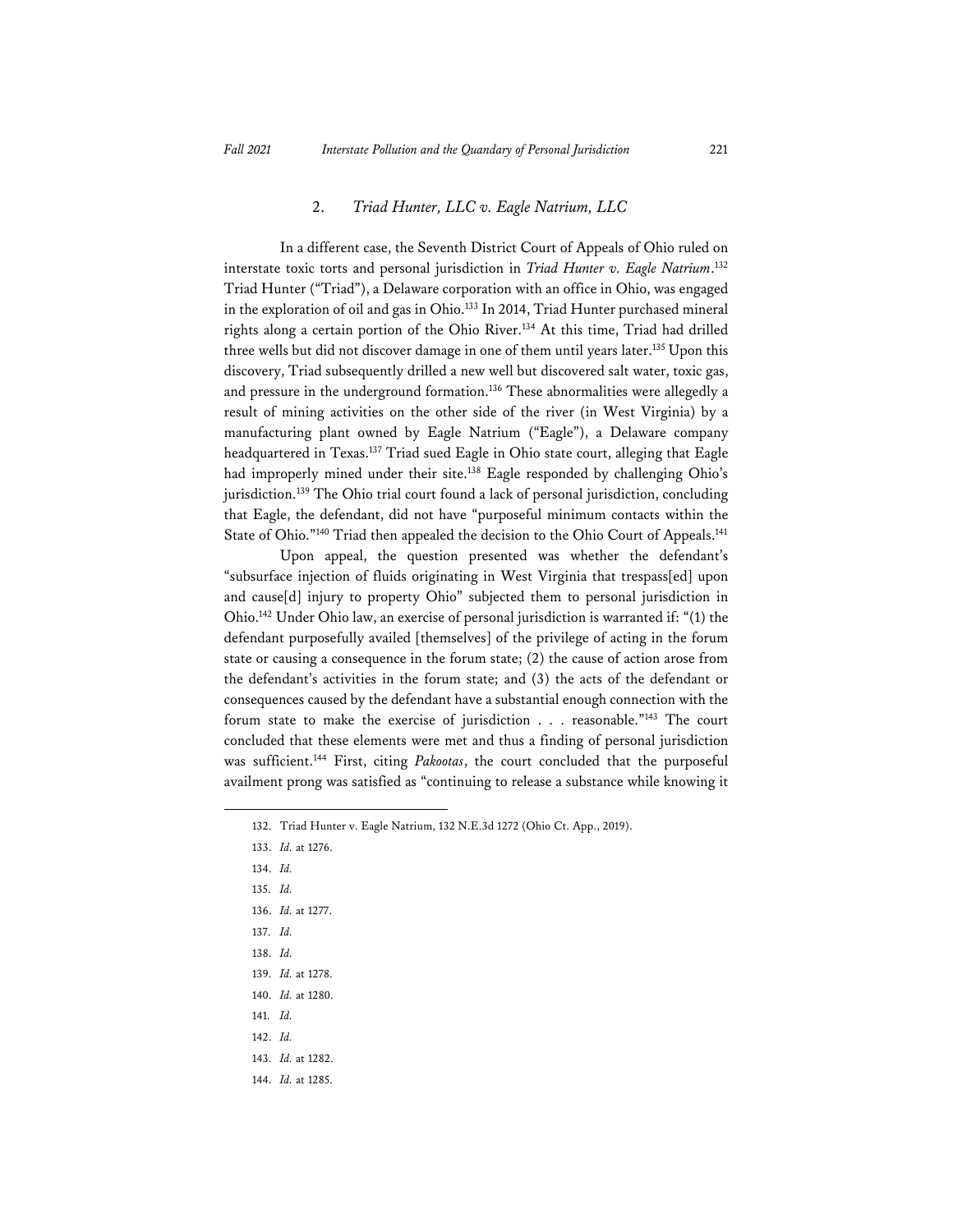travels to a jurisdiction is considered purposeful direction of efforts toward that jurisdiction."145 Prongs two and three were met as well; the cause of action arose from the mining and the defendant's acts had a substantial enough connection to make personal jurisdiction reasonable.146

#### 3. *Ex parte Aladdin Manufacturing Corporation et al.*

The Alabama Supreme Court similarly addressed toxic torts and personal jurisdiction in *Aladdin Manufacturing et al* in 2020*.* <sup>147</sup> In rather complicated litigation, Alabama municipal water boards sought to sue several defendants who were carpet and chemical manufacturers in Georgia.148 The municipal water boards alleged that the Georgia manufacturer's actions led to contamination of the municipalities' waterintake sites.149 Unlike *Pakootas* and *Triad Hunter*, here, the defendants did not directly release the contaminants.150 Instead, defendants discharged the toxic chemicals into industrial wastewater, which was then treated at a wastewater-treatment plant in Georgia, where it was then sprayed over a 9,800 acre area.151 Runoff from that area then entered a tributary of a river that transported the discharge into Alabama, contaminating the water at the two municipalities.<sup>152</sup> It was unclear from the record if the defendants were aware of this chain of events, but as this was an interlocutory appeal the court assumed that the "defendants knew or should have known from publicly available reports of the EPA and from published studies that the PFCcontaining chemicals . . . were polluting the . . . River, which flow[ed] . . . into Alabama."153 Defendants challenged the finding of personal jurisdiction in Alabama, appealing the case to the Alabama Supreme Court.<sup>154</sup>

The question presented was whether out-of-state defendants allegedly causing environmental pollution in Alabama could be subjected to personal jurisdiction in Alabama.<sup>155</sup> The Alabama Supreme Court upheld the finding of personal jurisdiction in Alabama.156 The defendants argued that personal jurisdiction was not warranted because none of their conduct had occurred in Alabama and their use of a third-party for waste water treatment in Georgia meant that they had not

<sup>145.</sup> *Id.*

<sup>146.</sup> *Id.* 

<sup>147.</sup> Ex parte Aladdin Mfg. Corp., 305 So.3d 214 (Ala. 2019).

<sup>148.</sup> *Id.* at 221-224.

<sup>149.</sup> *Id.* 

<sup>150.</sup> *Id.* 

<sup>151.</sup> *Id.* 

<sup>152.</sup> *Id.*

<sup>153.</sup> *Id.* at 232.

<sup>154.</sup> *Id.* 

<sup>155.</sup> *Id.* at 221.

<sup>156.</sup> *Id.* at 239.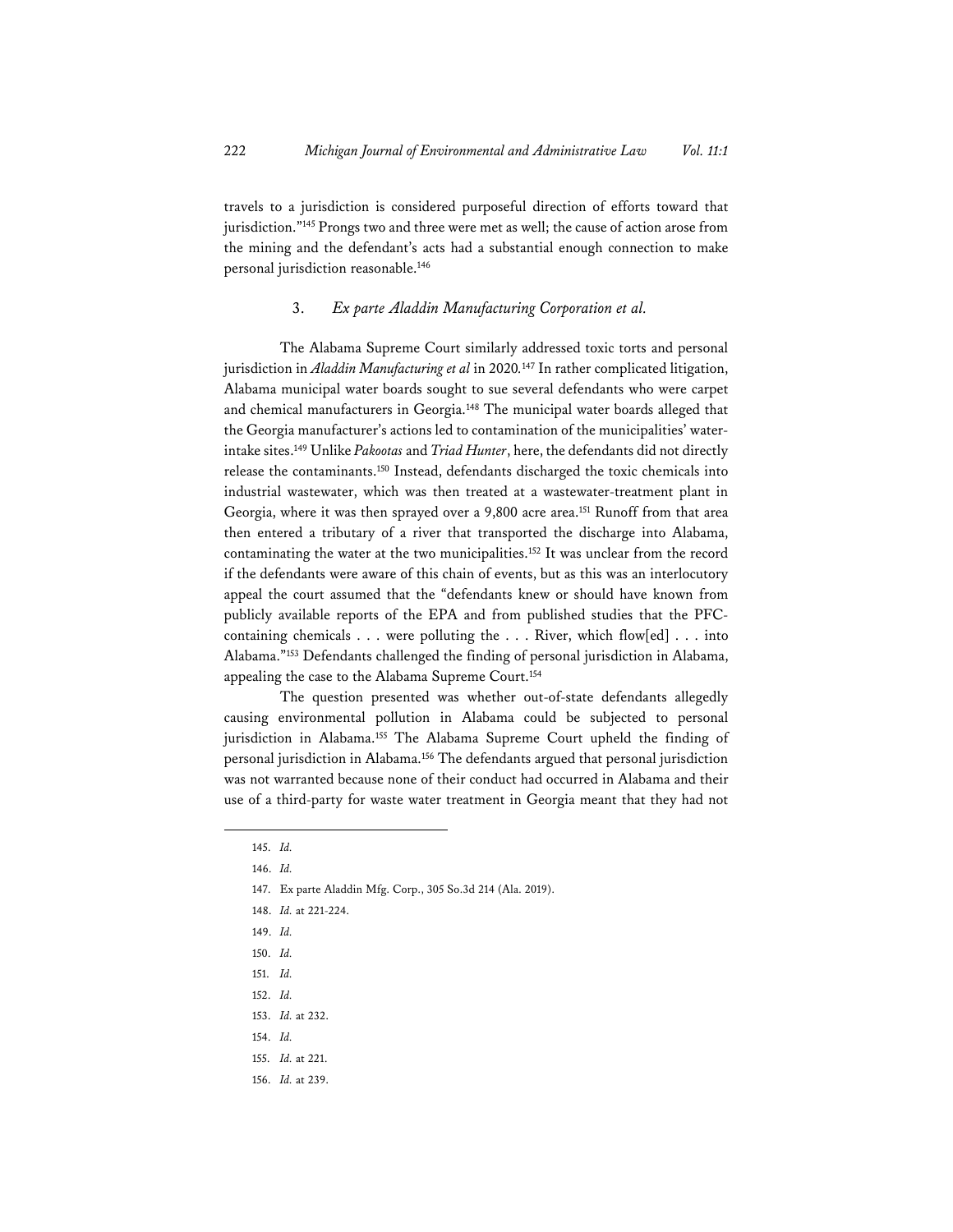undertaken any conduct aimed at Alabama.<sup>157</sup> The court dismissed this argument, concluding that through "knowingly discharging . . . chemicals in their industrial wastewater, knowing they were ineffectively treated . . . and knowing that the [chemicals] would end up in the Coosa River, which flows into Alabama, the . . . defendants . . . purposefully directed their actions at Alabama."158 Thus, the defendants had sufficient contacts with Alabama to support a finding of personal jurisdiction in Alabama.<sup>159</sup>

#### 4. Considering the Cases Together

*Pakootas, Teck,* and *Aladdin* all stand for the proposition that with intentional torts, knowingly discharging a pollutant into, say, a river, with the knowledge that those would end up in a particular state, constitutes *targeting* a particular state, thus warranting a finding of personal jurisdiction.

The resulting analysis equates foreseeability to express targeting. Considering our hypothetical, the analysis under this framework is fairly straightforward. As Hobbs discharged pollutants into a river that it knew would end up in Ohio, it thus targeted Ohio and a personal jurisdiction finding was warranted. But this analysis can lead to inconsistencies. The case below will illustrate why this sort of analysis does not always guarantee a finding of personal jurisdiction in analogous fact patterns.

#### *B. A Case that does not Support a Finding of Personal Jurisdiction*

Despite analogous fact patterns, the case below employs a different analysis, producing a different outcome. While this is not a toxic tort case, it presents similar factual patterns that in theory should warrant the same analysis.

#### 1. *TV Azteca v. Ruiz*

In *TV Azteca v. Ruiz*, the Supreme Court of Texas was presented with a defamation case.<sup>160</sup> The plaintiff, Trevino, was a famous Mexican recording artist.<sup>161</sup> In a major scandal in the 1990s, she was charged with sexual assault and kidnapping in Brazil, but was ultimately acquitted.162 Following her acquittal, she moved to Texas.163 In the late 2000s, on the ten-year anniversary of the scandal, various

<sup>157.</sup> *Id.* at 232.

<sup>158.</sup> *Id.* at 238.

<sup>159.</sup> *Id.* 

<sup>160.</sup> TV Azteca v. Ruiz, 490 S.W.3d 29 (Tex. 2016).

<sup>161.</sup> *Id.* at 35.

<sup>162.</sup> *Id.* 

<sup>163.</sup> *Id.*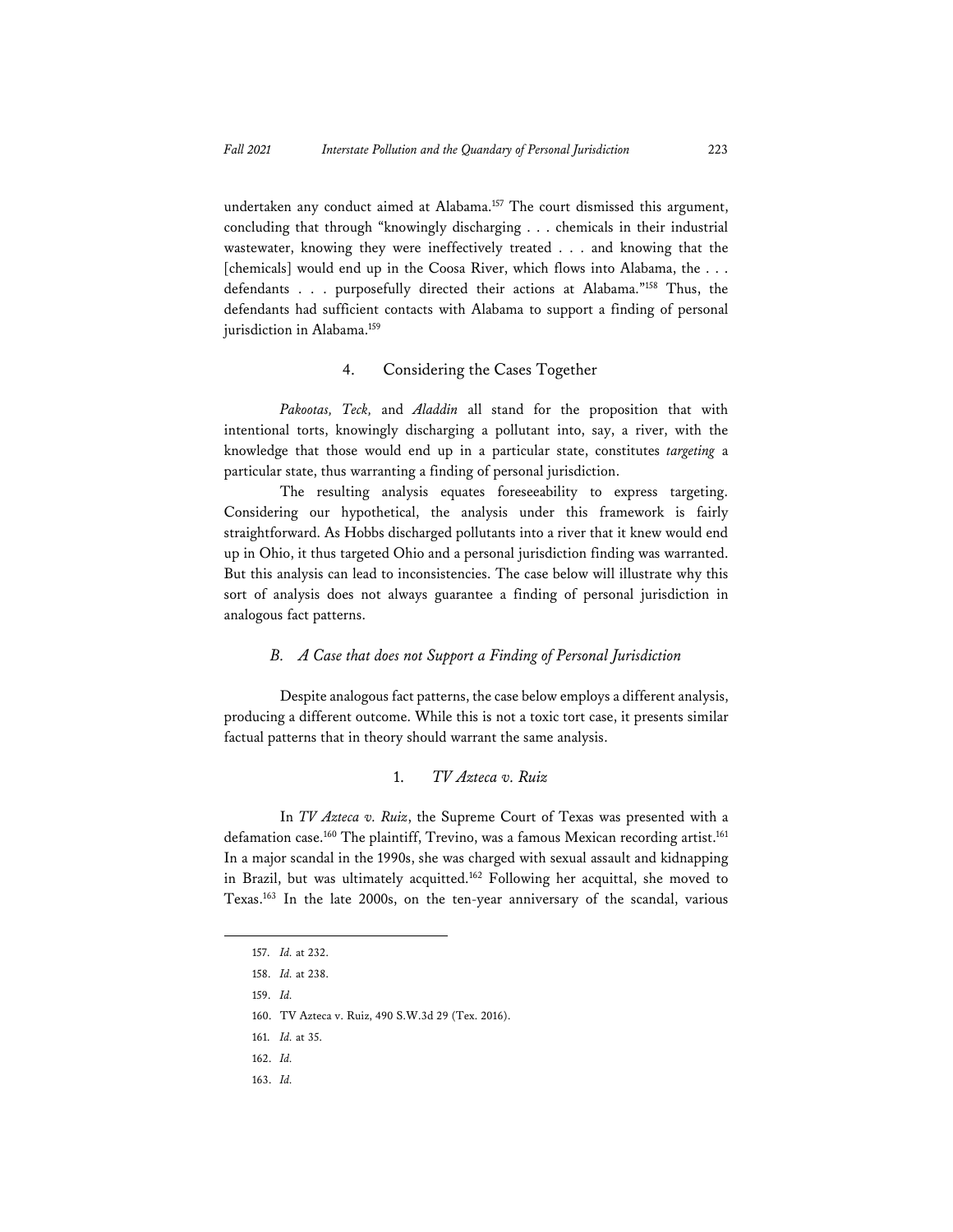Mexican television broadcasting companies ran stories rehashing the scandal.<sup>164</sup> Trevino proceeded to sue two of the broadcasting companies, TV Azteca and Publimax, and a news anchor, a Mexican citizen, in Texas state court, alleging defamation.165 The defendants challenged the jurisdiction of the Texas court.166 The dispute was appealed to the Texas Supreme Court.<sup>167</sup>

The question presented was whether "a television broadcast that originates outside Texas but travels into the state can support personal jurisdiction over the broadcaster in Texas."168 Though the court ultimately found that personal jurisdiction was warranted, the court held that mere knowledge of effects in another state could not alone support a finding of personal jurisdiction.<sup>169</sup> For instance, the court concluded that the fact that the defendants knew "that the brunt of the injury [would] be felt by a particular resident in the forum state" was insufficient to support a finding of personal jurisdiction.170 Crucial to this analysis was the distinction between "directing a tort at an individual who happens to live in a particular state and directing a tort at the state."171 Thus, "the mere fact that [defendants] directed defamatory statements at a plaintiff who live[d] in and allegedly suffered injuries in Texas, without more, d[id] not establish" personal jurisdiction.<sup>172</sup>

Under this framework, personal jurisdiction would likely not be warranted in our hypothetical. Hobbs' knowledge that the pollutants would end up in the City of Cedar and potentially have adverse effects would not be sufficient for targeting and thus personal jurisdiction would be lacking.

#### *C. A Summary: How Toxic Torts Can Create Inconsistent Outcomes*

Under the Ninth Circuit, Ohio case law, and Alabama case law, jurisdiction would be proper in our hypothetical (Hobbs knowingly discharging pollutants into a river that carried them into Ohio).173 Specifically, the Ninth Circuit's holding in *Pakootas* would warrant a finding of personal jurisdiction, as Hobbs was aware that their discharge was being carried into Cedar, Ohio and thus had aimed at Ohio

<sup>164.</sup> *Id.* 

<sup>165.</sup> *Id.* 

<sup>166.</sup> *Id.*

<sup>167.</sup> *Id.* at 36.

<sup>168.</sup> *Id.* 

<sup>169.</sup> *Id.* at 43, 47 (Jurisdiction was based on the defendants' targeting of Texas through their broadcasting. The court concluded that personal jurisdiction was warranted because defendants had "continuously and deliberately exploited' the Texas market.").

<sup>170.</sup> *Id.* at 40.

<sup>171.</sup> *Id.* at 43.

<sup>172.</sup> *Id.* 

<sup>173.</sup> *See generally Pakootas*, 905 F.3d 565; *Triad Hunter*,132 N.E.3d 1272; *See* Aladdin Manufacturing, 305 So.3d 214.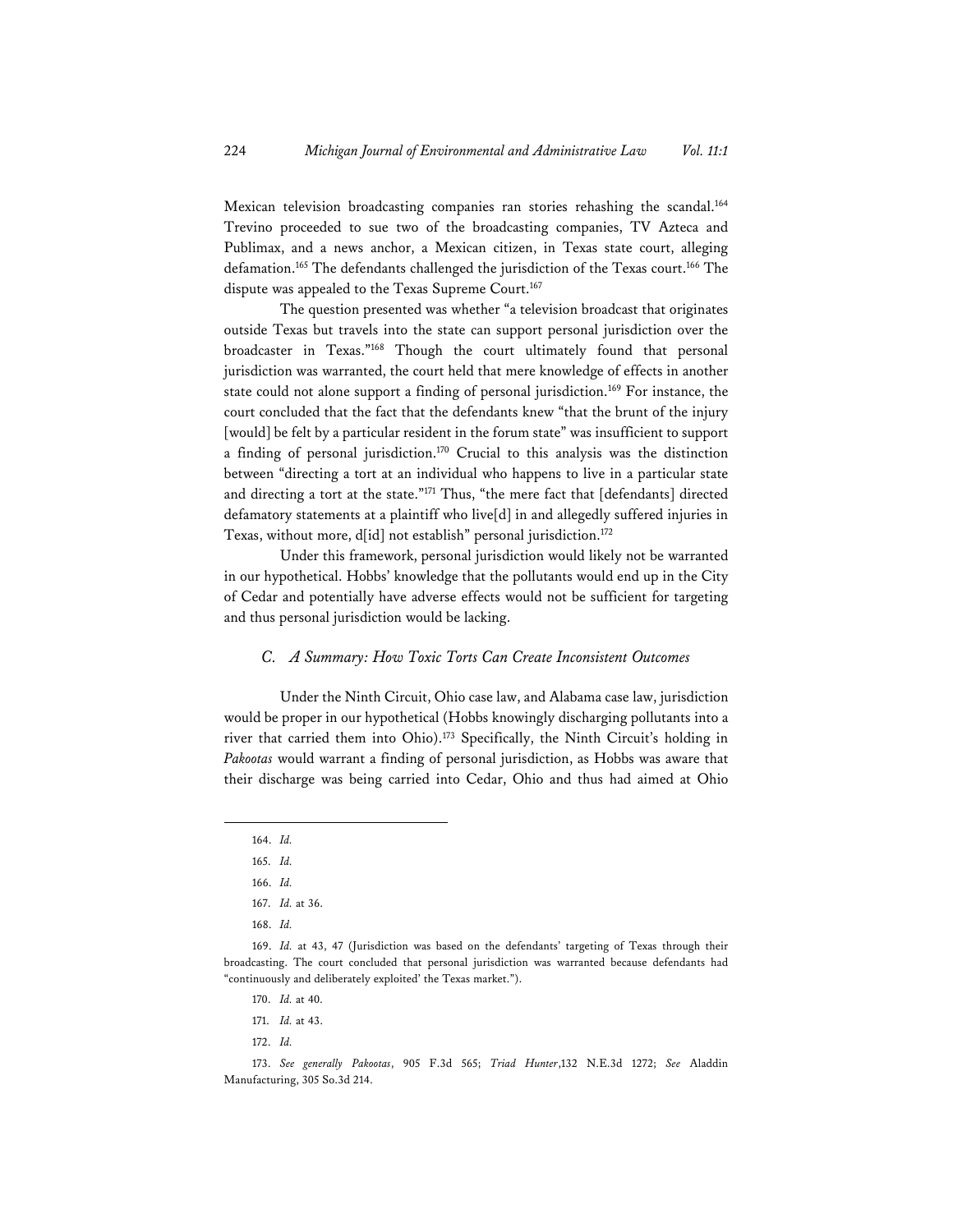through "nature's conveyor belts."174 The Ohio Court of Appeals would hold similarly, as "continuing to release a substance while knowing it travels to a jurisdiction is considered purposeful direction of efforts toward that jurisdiction."<sup>175</sup> Jurisdiction would be proper in Alabama as well, even if there was an intervening third party between Hobbs and the city of Cedar.<sup>176</sup> The Alabama Supreme Court would hold that jurisdiction is proper because by continuing to send discharge despite knowing where it would end up, Hobbs had "knowingly and directly aimed tortious actions" at Cedar.177

However, under the framework articulated by the Texas Supreme Court, personal jurisdiction would likely be wanting.178 Even though Hobbs was aware of the effect on the city of Cedar, foreseeability would not be enough to create purposeful availment.

Our hypothetical therefore reflects the inadequacies of the current case law on interstate toxic torts. Understandably, courts are sympathetic to plaintiffs wanting to sue out of state polluters in their home states, but by equating foreseeability to targeting they have laid the groundwork for inconsistent judicial opinions. Courts can exercise jurisdiction on out of state polluters, but they need to acknowledge that toxic torts do not easily map onto the *Calder* effects test.

#### III. A BETTER FITTING FRAMEWORK

Indeed, it is understandable that the courts have felt obligated to find personal jurisdiction for out of state polluters. Otherwise, polluters could escape suit simply by hiding behind territorial borders. However, the problem is that these courts have attempted to fit interstate toxic torts into analytical frameworks that are simply not conducive to fair (if you take for granted that assumption that out of state polluters should not be able to escape suit in bordering states) and consistent resolutions. Instead, courts should apply a different analytical test that emphasizes the fact that interstate toxic torts inherently affect the state, thus creating the necessary contacts, rather than focusing on the intent of the defendant. This approach will provide for a cleaner minimum contacts analysis while ensuring consistent case law. The following section will outline the proposed analysis by applying it to the traditional *International Shoe* test of minimum contacts and traditional notions of fair play and substantive justice.

<sup>174.</sup> *Pakootas*, 905 F.3d at 579.

<sup>175.</sup> *Triad Hunter*,132 N.E.3d at 1285.

<sup>176.</sup> *Cf. Aladdin Mfg.*, 305 So.3d at 239-40.

<sup>177.</sup> *Id*. at 239.

<sup>178.</sup> *See TV Azteca*, 490 S.W.3d at 34-35.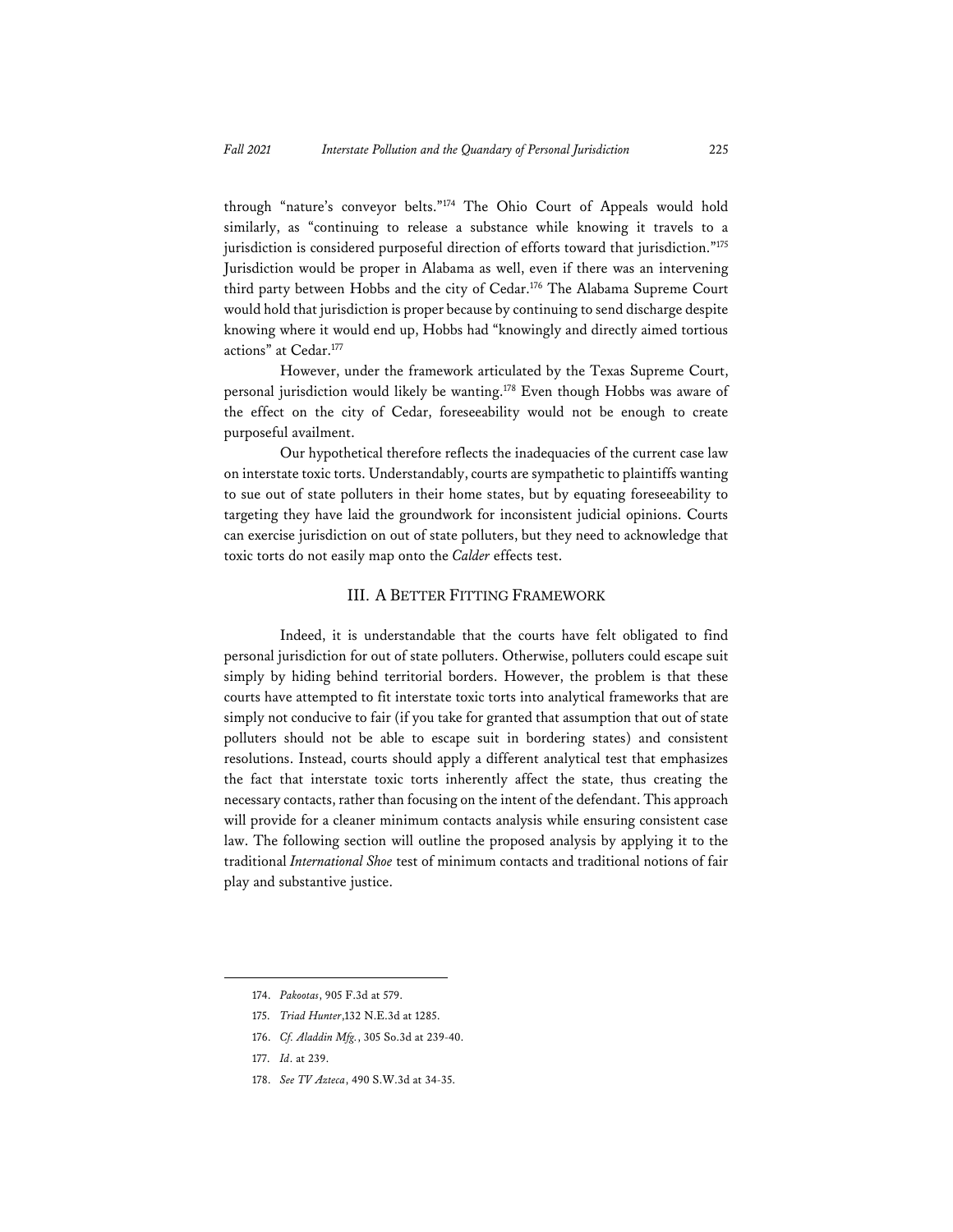### *A. Focusing on the State is a Better Way to Analyze the Minimum Contacts Requirement*

Under *International Shoe* and subsequent case law, the overarching test for personal jurisdiction is that the defendant must have "certain minimum contacts with . . . [the state] such that the maintenance of the suit does not offend 'traditional notices of fair play and substantial justice."179 The first step of this test is "minimum contacts." Through recognizing that toxic torts occur to a territory rather than a specific person, courts can satisfy the minimum contacts analysis in interstate toxic torts without having to stretch the meaning of "targeting."

Interstate toxic torts are inherently territorial matters. That is, the harm does not occur to *persons who happen to be in a state*; it occurs to a *state where persons happen to be*. The Ninth Circuit, Alabama Supreme Court, and Ohio Supreme Court found minimum contacts because the defendants in those cases had been aware that their pollutants were reaching the forum state, thus they had "targeted" the forum state. However, this analysis fails to acknowledge the pivotal role that territorial borders hold in personal jurisdictional analysis.<sup>180</sup>

Various Supreme Court opinions have recognized state borders as an essential part of personal jurisdiction analysis. *Pennoyer*, the basis for personal jurisdiction jurisprudence, stands for the proposition that "no State can exercise direct jurisdiction and authority over persons or property without its territory."181 Similarly, *Walden*, in limiting the "effects" analysis of *Calder*, also relied heavily on the importance of state borders, reemphasizing the need for a connection between the defendant's conduct and the forum State.<sup>182</sup>

In *Calder*, the Supreme Court grounded its finding of personal jurisdiction "based on the 'effects' of their Florida conduct in California."183 In *Walden*, the Supreme Court limited the so-called *Calder* effects test.<sup>184</sup> Specifically, the Court articulated two prongs to consider when evaluating a defendant's relationship: (1) the relationship had to arise out of contacts that the "defendant himself" created and (2) the analysis should look to "contacts with the forum State itself, not the defendant's contacts with persons who reside there."185 Furthermore, due process required that personal jurisdiction be based on the defendant's "affiliation with the State [and not

<sup>179.</sup> Int'l Shoe Co. v. Washington, 326 U.S. 310, 316 (1945).

<sup>180.</sup> Instead, these decisions have predicated jurisdiction on continued awareness. *See* Pakootas v. Teck Cominco Metals, Ltd., 905 F.3d 565, 579 (9th Cir. 2018) ("It is inconceivable that Teck did not know that its waste was aimed at the State of Washington when Teck deposited it into the powerful Columbia River.").

<sup>181.</sup> Pennoyer v. Neff, 95 U.S. 714, 722 (1877).

<sup>182.</sup> Walden v. Fiore, 571 U.S. 277, 283-84 (2014).

<sup>183.</sup> Calder v. Jones, 465 U.S. 783, 789 (1984).

<sup>184.</sup> *Walden*, 571 U.S. at 286-87.

<sup>185.</sup> *Id.* at 285.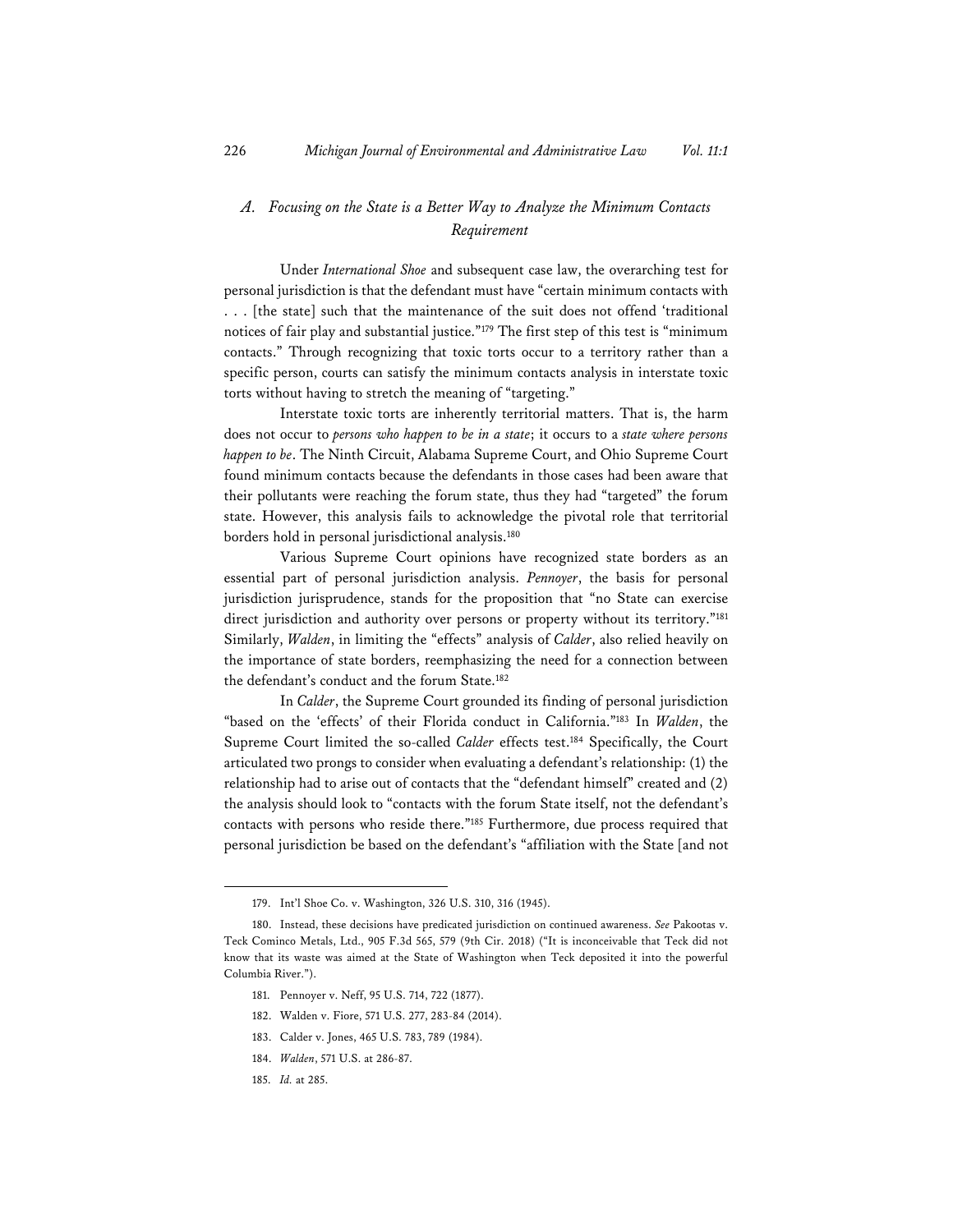on] the 'random, fortuitous, or attenuated' contacts" they made with persons affiliated with the State."186

The distinguishing factor between *Calder* and *Walden* is the connection (or lack thereof) with the forum State. In *Calder*, personal jurisdiction was warranted because the nature of the tort created the contacts with the state:<sup>187</sup> "[b]ecause publication to third persons is a necessary element of libel, the defendants' intentional tort actually occurred in California" and thus the defendant had a connection with the state itself, not just the plaintiff.188 In contrast, personal jurisdiction was not warranted in *Walden* because the intentional tort happened to occur to a person who happened to be from Nevada, and thus the "effects" occurring in Nevada stemmed only from the plaintiff's residency there.189 In short, in *Calder*, the reputational damage stemming from the libel could have only occurred in California, but in *Walden*, the tort could have occurred to a plaintiff from Nevada or New York or Michigan.190 This distinction is critical: the crux of personal jurisdiction analysis is "whether the defendant's actions connect him to the *forum*;" not whether the defendant's actions affected a *person* who happened to be from a particular state.191

Because the connection to the forum is the crux of the analysis, it is crucial to understand that toxic torts inherently occur where the injury is felt.192 For instance, in *Ex parte Aladdin Manufacturing*, another interstate toxic tort case, the plaintiffs asserted claims including nuisance and trespass.<sup>193</sup> These torts occur in the place where the injury occurs. Nuisance is defined as "a condition, activity, or situation . . . that interferes with the use or enjoyment of property."<sup>194</sup> Trespass is "an unlawful act committed against the person or property of another; esp., wrongful entry on another's real property."195 These torts both can occur where the pollutant is felt and where the pollutant originates from. To further clarify, in the instance that a neighbor released toxic chemicals into your home, trespass would not occur the instant those chemicals were released but rather at the point when they entered your home. This fact is key to the analysis --*Calder's* holding was largely predicated on the fact that the tort of libel generally occurs where the offending material was circulated, thus creating the necessary connections with the forum. Analogously, through the

- 191. *Id.* at 289 (emphasis added).
- 192. *See generally* RESTATEMENT (SECOND) OF TORTS § 158 (1965).
- 193. Ex parte Aladdin Mfg. Corp., 305 So.3d 214, 221 (Ala. 2019).
- 194. *Nuisance,* BLACK'S LAW DICTIONARY (11th ed. 2019).
- 195. *Trespass*, BLACK'S LAW DICTIONARY (11th ed. 2019).

<sup>186.</sup> *Id.* at 286.

<sup>187.</sup> *Id.* at 287 ("The crux of *Calder* was that the reputation-based "effects" of the alleged libel connected the defendants to California, not just to the plaintiff.").

<sup>188.</sup> *Walden*, 571 U.S. at 288.

<sup>189.</sup> *Id.* at 289-90.

<sup>190.</sup> Though note that the actual plaintiffs were from Nevada, this statement stands for the proposition that the tort could have happened to a person from any state. *Id.*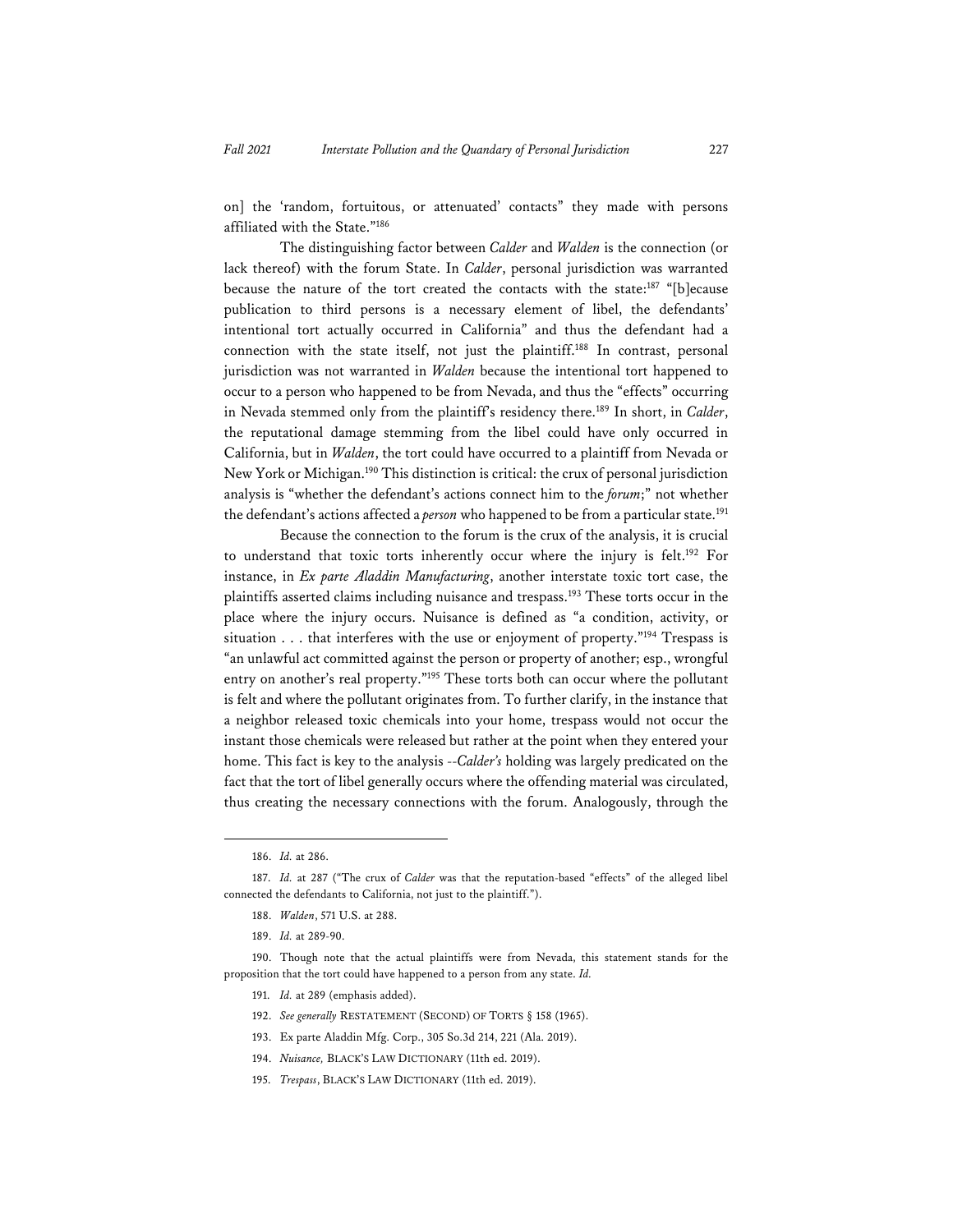release of pollutants, the defendant creates a connection with the state itself, not with persons who happen to be from the forum.

After establishing that toxic torts generally occur where the injury occurs, it becomes apparent that two prongs articulated in *Walden* to establish minimum contacts are satisfied. First, the relationship necessarily arises out of contacts that the defendant himself created with the forum State.<sup>196</sup> It is not the case that a plaintiff encountered a pollutant in state A and then moved to state B; rather, the defendant released pollutants that spilled over into state B. The contacts are not created through the "unilateral activity of another party."197 Furthermore, under the second prong, the defendant's contacts are with the forum state itself, not with persons who happen to reside there.198 To clarify, in *Calder*, the Supreme Court held that personal jurisdiction was warranted in California because "California [was] the focal point both of the story and of the harm suffered."199 In contrast, the Court in *Walden* found no personal jurisdiction as the defendant had no connection to Nevada outside of his connection to the plaintiffs.200 The plaintiffs "would have experience[d] this same [injury] in California, Mississippi, or wherever else they might have traveled."201 Applied to an interstate toxic tort, the forum state is a necessary element of the harm; the injury could only occur in the place the pollutants reached, thus connecting the defendant to the forum in a meaningful way.

#### *B. Fair Play and Substantial Justice is Easily Satisfied*

The second step of the test articulated in *International Shoe* is that the exercise of jurisdiction does not offend "traditional notions of fair play and substantial justice." Generally, this part of the analysis acts as a backstop for exceptional cases, but it is still useful to briefly go through the analysis.<sup>202</sup>

*World-Wide Volkswagen Corp v. Woodson* outlined the general factors that courts tend to employ: (1) the burden to the defendant; (2) the forum State's interest in adjudicating the dispute; (3) the plaintiff's interest in obtaining convenient and effective relief; (4) the "interstate judicial system's interest in obtaining the most efficient resolution;" and (5) the interest of several states in furthering social policies.203

- 200*. Walden*, 571 U.S. 277, 288-89 (2014).
- 201. *Id.* at 289.

203. World-Wide Volkswagen Corp. v. Woodson, 444 U.S. 286, 292 (1980).

<sup>196.</sup> *Walden*, 571 U.S. at 284 ("First, the relationship must arise out of contacts that the 'defendant himself' creates with the forum State.").

<sup>197.</sup> *Id.* 

<sup>198.</sup> *Id.* at 285 ("Second, our 'minimum contacts' analysis looks to the defendant's contacts with the forum State itself, not the defendant's contacts with persons who reside there.").

<sup>199.</sup> Calder v. Jones, 465 U.S. 783, 789 (1984).

<sup>202.</sup> Note that in *Calder*, the Court failed to even employ the "traditional notions of fair play and substantial justice" test. *See Calder*, 465 U.S. at 783.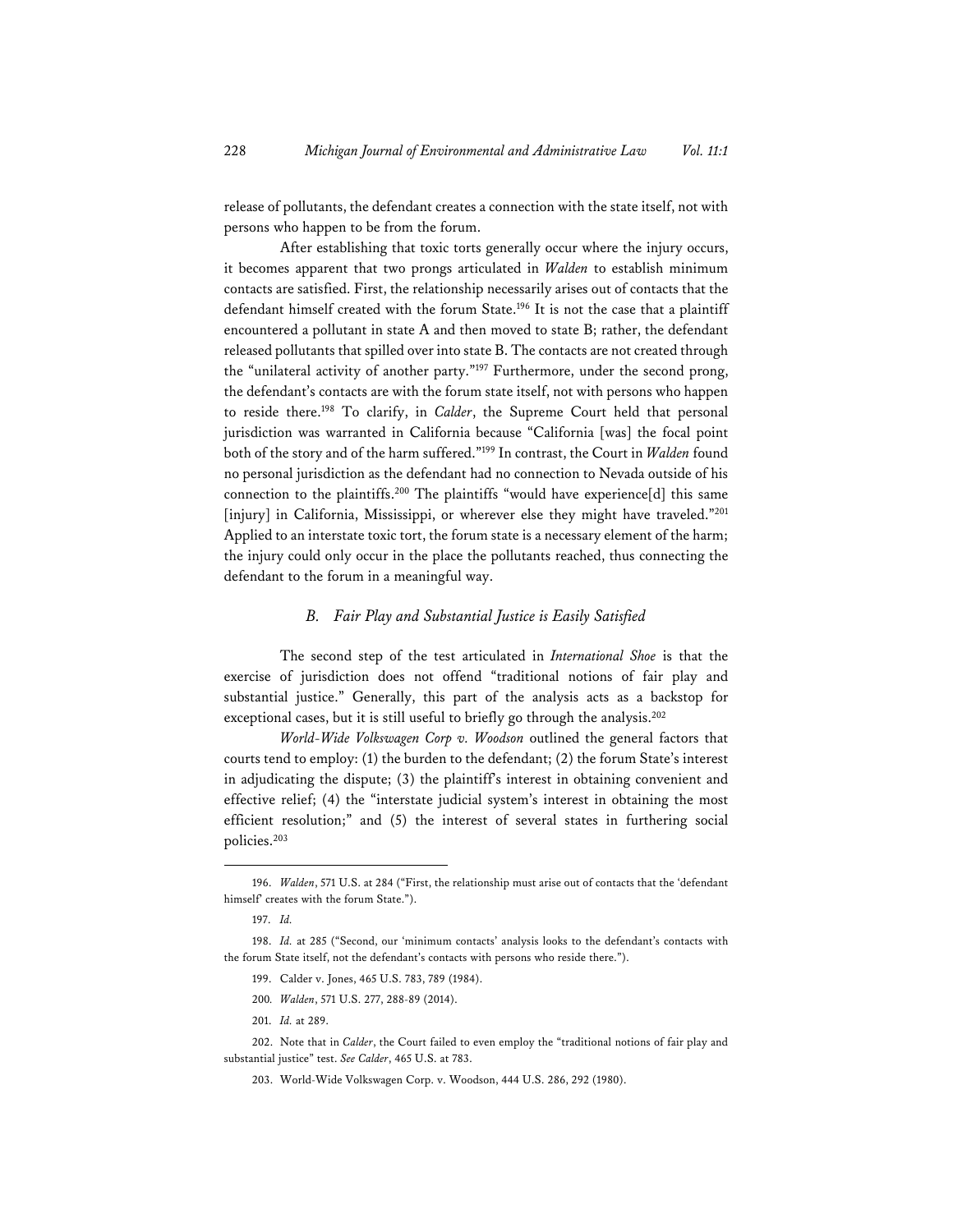Beginning with the first factor, the burden to the "outsider" defendant in an interstate toxic tort will be minor as compared to similar instances of being forced to litigate out of state. Case law shows that courts are generally only worried about particularly unique burdens, such as making a foreign defendant appear. For instance, in *Asahi Metal Industry Co. v. Superior Court of California, Solano County*, the Court found that forcing a Japanese defendant to appear in California was a severe burden.<sup>204</sup> The Court further clarified that courts should generally be hesitant about forcing a foreign defendant to appear because of "the unique burdens placed upon one who must defend oneself in a foreign legal system."205 Given the physical limitations of toxic torts, there will rarely be an instance of a foreign defendant being required to appear in the United States. A far more likely defendant will be one residing just across state lines.<sup>206</sup> This is not the type of "unique burden" the Court envisioned in *World-Wide Volkswagen* so as to warrant against a finding of personal jurisdiction.

Next, the forum State will have several legitimate interests in overseeing the dispute. First and foremost, they will want to ensure compensation for their residents. For instance, in *McGee v. International Life Insurance*, the Supreme Court held that California had a "manifest interest in providing effective means for its residents."207 Crucial to this conclusion was the recognition that some plaintiffs would "be at a severe disadvantage if they were forced to follow [the defendant] to a distant State in order to hold it legally accountable."208 This is particularly salient if plaintiffs tend to be low income and thus "[cannot] afford the cost of bringing an action in a foreign forum."209 The forum state will also have a genuine interest in discouraging pollution within their borders.

Next, courts have generally interpreted the plaintiff's genuine interest in convenient and effective relief to hinge on the availability of additional avenues of remedy.210 Interstate toxic torts will not present similar concerns, as there generally will not be alternative methods of restitution that allow the defendant to defend the suit "at home" and accordingly this factor will support a fairness finding.

Further, the interstate judicial system has a legitimate interest in having toxic torts adjudicated in the forum state. Putting aside the normative assumption

<sup>204.</sup> Asahi Metal Indus. Co. v. Super. Ct. of. Cal., 480 U.S. 102, 102 (1987).

<sup>205.</sup> *Id.* 

<sup>206.</sup> Pollutants are necessarily restricted by geography, thus limiting their ability to travel far distances.

<sup>207.</sup> McGee v. Int'l Life Ins. Co., 355 U.S. 220, 223 (1957).

<sup>208.</sup> *Id.* 

<sup>209.</sup> *Id.* 

<sup>210.</sup> For instance, in *Kulko v. Superior Court of California*, the Court implied that the plaintiff, a mother, did not have a genuine interest in convenient and effective relief in seeking to force her exhusband to appear in California for suit when there were other statutory mechanism's that provided for restitution and would not require the ex-husband to travel. Kulko v. Super. Ct. of Cal., 436 U.S. 84, 98- 99 (1978).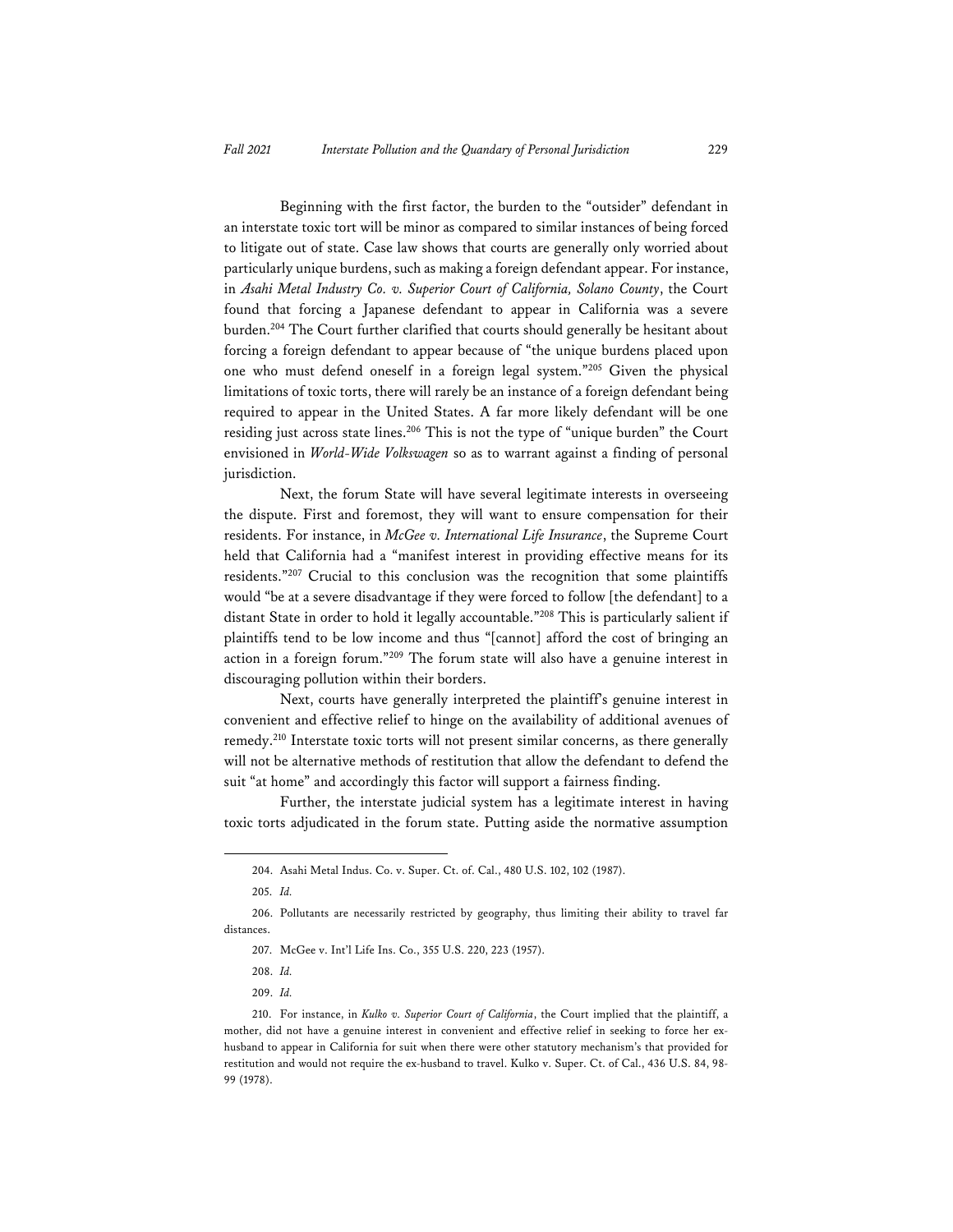that toxic tort adjudications should occur where the pollution occurred, judicial administrability will generally be served by having toxic torts adjudicated in the forum state. For instance, while this is a fact dependent inquiry, generally in toxic torts the majority of the facts will have occurred in the forum state: witnesses will be generally present in the forum and the harm will have occurred in the forum.

Finally, states also have a genuine interest in having the dispute settled in the state of the injury. If plaintiffs were required to litigate at the origin of the pollutant rather than the place of injury, it would have the perverse effect of discouraging toxic tort litigation, thus promoting continued pollution. Given the length of many rivers in the U.S., it is easy to envision the dispersal of pollutants through several states. Occasionally, substantive policy interests will be served through a denial of personal jurisdiction, especially when foreign defendants or parallel statutory schemes are involved, $2^{11}$  but those concerns are not present in toxic tort litigation. Of course, it is important to note that some states also have an interest in promoting business and thus may consider toxic tort litigation harmful to their business climate.212

Once minimum contacts have been established, fairness concerns will often operate as a backstop. For instance, minimum contacts, coupled with the interests of the plaintiff and the forum, "will justify even the serious burdens placed on the . . . defendant."213 The burden on the defendant will generally be slight and the plaintiffs, forum state, and interstate judicial system all have sufficient interest in adjudicating toxic torts in the forum state so as to warrant a finding that fair play and substantial justice are not offended.

## *C. Purposeful Availment Is Not Required for a Finding of Personal Jurisdiction if We Have a Territorial Touchstone*

A broader lesson can be gleaned from the analysis discussed above: in intentional torts, targeting is not necessarily required for a finding of personal jurisdiction if there exists a territorial touchstone.<sup>214</sup> Put another way, we can use intentional tort analysis without imputing a targeting requirement if there is a sufficient effect connecting the defendant to the forum state.

Supreme Court jurisprudence suggests that purposeful availment or targeting, while not a necessary element, is a useful tool for the jurisdictional analysis.

<sup>211.</sup> *See Kulko*, 436 U.S. at 98.

<sup>212.</sup> This Note does not address the policy implications inherent in this decision as they are not relevant to the analysis, but it is still important to remember that the interests of several states can cut both ways.

<sup>213.</sup> Asahi Metal Indus. Co. v. Super. Ct. of. Cal., 480 U.S. 102, 114 (1987).

<sup>214.</sup> Though note that in stream of commerce cases, without an intentional tort purposeful availment (or direction) is necessary. *See generally id.* at 112 (Jurisdiction in stream of commerce cases requires that the connection between the defendant and forum State "necessary for a finding of minimum must come about by *an action of the defendant purposefully directed toward the forum State*.").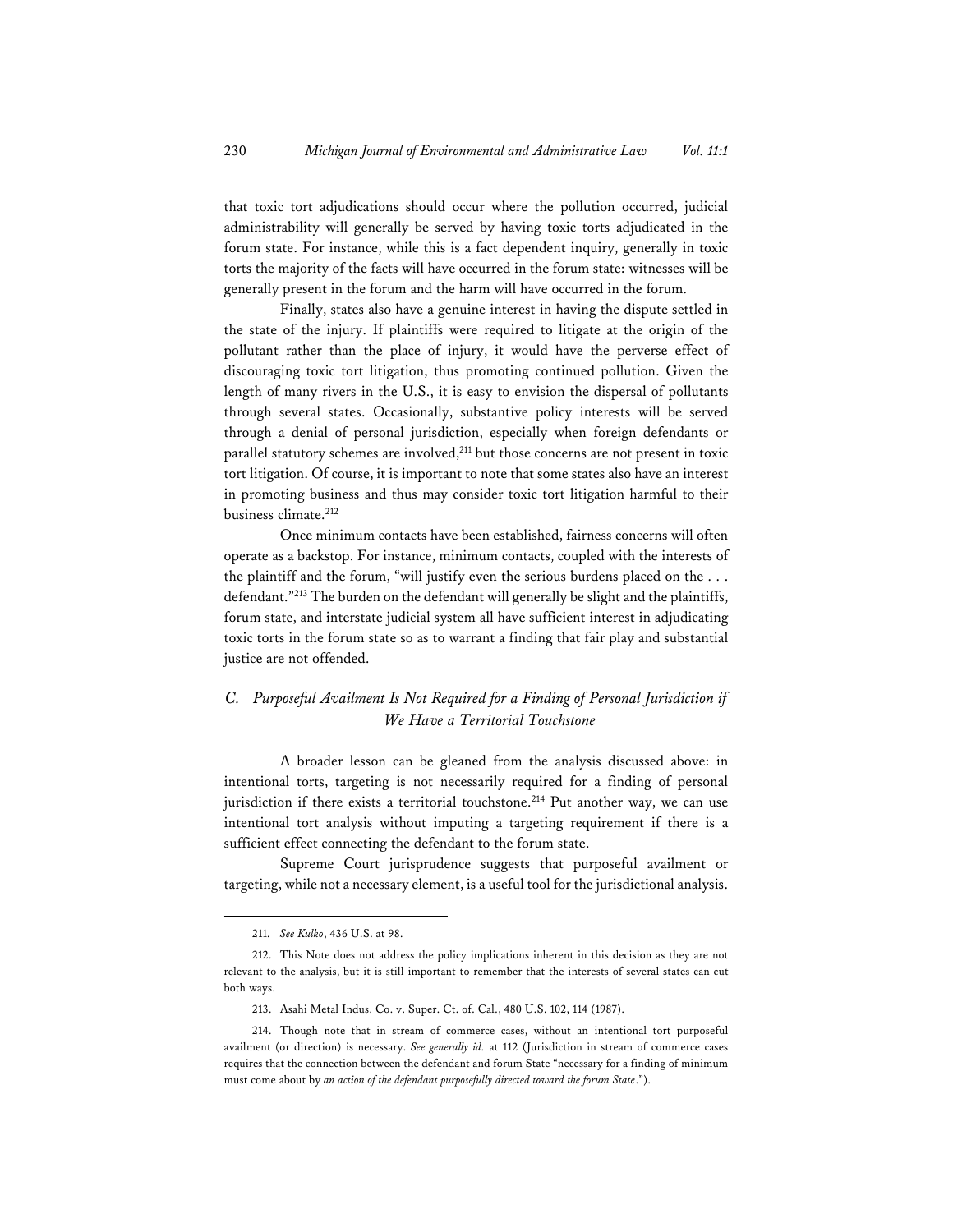In *Burnham*, a plurality held that mere presence in a forum State was sufficient for a finding of personal jurisdiction, regardless of targeting or minimum contacts.<sup>215</sup> It is clear that the plurality did not consider "minimum contacts" so as not to offend "traditional notions of fair play and substantial justice" necessary in cases with physical presence, as Justice Brennan argued in concurrence that all jurisdictional analyses should be considered in light of "minimum contacts" and "fair play and substantial justice."216 In response, Justice Scalia, writing for the plurality, noted that the minimum contacts standard was "developed by *analogy* to 'physical presence' and it would be perverse to say it could now be turned against that touchstone of jurisdiction."<sup>217</sup> Therefore, it was clear that purposeful availment and targeting were not necessary for personal jurisdiction, as mere physical presence in the state could be sufficient.218 In *Calder*, the Court conflated targeting to require that the defendant "reasonably anticipate being haled into court there."219 The Court concluded that the defendant's "intentional [tortious] actions were expressly aimed at California," as defendants wrote and edited an article "that they knew would have a potentially devastating impact upon [the plaintiff] . . . and they knew that the brunt of that injury would be felt by [the plaintiff] in the State in which she lives and works."220 While the Court called this targeting, it is clear that it was a different type of targeting than that envisioned in *World-Wide Volkswagen*. There, the Court required concrete actions by a corporation that indicated purposeful availment towards a particular state, such as marketing to that particular state.221 In contrast, *Calder*  considered tortious libel against a plaintiff in a particular state sufficient for targeting as the defendants were aware of the injury that would occur to the plaintiff in the forum state.222 Later cases in fact clarified that "the crux of *Calder* was the reputationbased 'effects' of the alleged libel connected the defendants to California . . . [and] the strength of that connection was largely a function of the nature of the libel tort" because the "intentional tort actually occurred in California" given that reputation injury requires others to read the libel.<sup>223</sup> Thus, the defendant had ample contacts with California, given that it was "the focal point both of the story and of the harm suffered."224 The Supreme Court in *Calder* did not uphold a finding of personal jurisdiction based on "targeting" but rather on the connections between the

218. *Id.* 

- 220. *Id.* at 784.
- 221. World-Wide Volkswagen, 444 U.S. at 297.
- 222. Calder v. Jones, 465 U.S. 783, 789-90 (1984).
- 223. Walden v. Fiore, 571 U.S. 277, 287-88 (2014).
- 224. *Calder*, 465 U.S. at 789.

<sup>215.</sup> Burnham v. Super. Ct. of Cal., 495 U.S. 604, 619 (1990). Though note that this holding only applies to "insiders" and thus would not support a finding of personal jurisdiction in our hypothetical.

<sup>216.</sup> *Id.* at 622-23.

<sup>217.</sup> *Id.* at 619.

<sup>219.</sup> Calder, 465 U.S. at 790.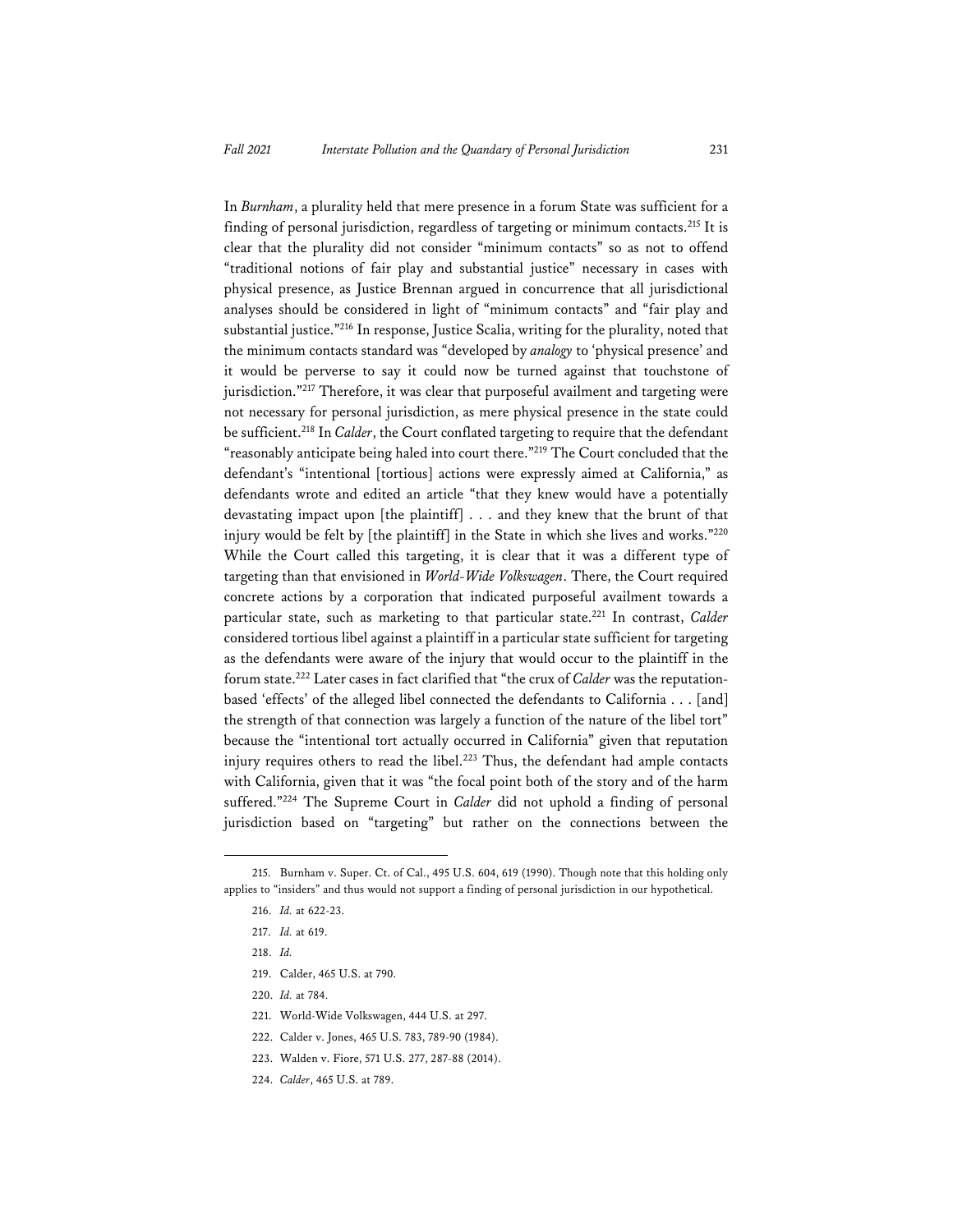defendant and the forum State stemming from the nature of libel. We now can see that the crux of the finding of personal jurisdiction was not the targeting of Shirley Jones but rather the commission of the effect in California. This distinction is crucial to the analysis.

The differing views of "targeting" or "purposeful availment" taken up by the Court in *World-Wide Volkswagen* and *Calder* illustrate that they are plausibly nothing more than a useful factor for intentional torts analysis. For instance, in *Calder*, contacts with California were ample, but a reasonable person would likely conclude that the defendants had not literally "targeted" California by writing a libelous article about a Californian resident. If that were the case, then "targeting" could be equated to targeting a particular person in a particular state, which *Walden* explicitly rejects.<sup>225</sup>

The above cases illustrate that "targeting" is not always a necessary requirement for a finding of personal jurisdiction. In certain circumstances, the effects, whether intentional or not, of a defendant's action in another state may warrant personal jurisdiction where the action creates a connection with the state itself, not persons within the state. While Supreme Court jurisprudence continues to insist on a "targeting" prong,<sup>226</sup> the analysis above illustrates that the tests proffered by *Calder* and *Walden* can be satisfied without the defendant intentionally targeting the forum State. By acknowledging this fact, courts can avoid a tenuous and inauthentic targeting analysis while still grounding their findings of personal jurisdiction on concrete analysis.

#### **CONCLUSION**

Courts can exercise personal jurisdiction in interstate toxic torts, but they need to ground their analysis on the role that territorial borders play. This Note proposes that this framework teaches us that targeting or purposeful availment is not necessarily a necessary element for personal jurisdiction. If we have a territorial touchstone, we may be able to exercise personal jurisdiction without targeting. By using this analytical framework, courts can exercise personal jurisdiction without employing tenuous analysis that may result in inconsistent case law.

<sup>225.</sup> *Walden*, 571 U.S. at 286 ("Due process requires that a defendant be haled into court in a forum State based on his own affiliation with the State, not based on the 'random, fortuitous, or attenuated' contacts he makes by interacting with other persons affiliated with the State.").

<sup>226.</sup> *See Calder*, 465 U.S. at 789-90.